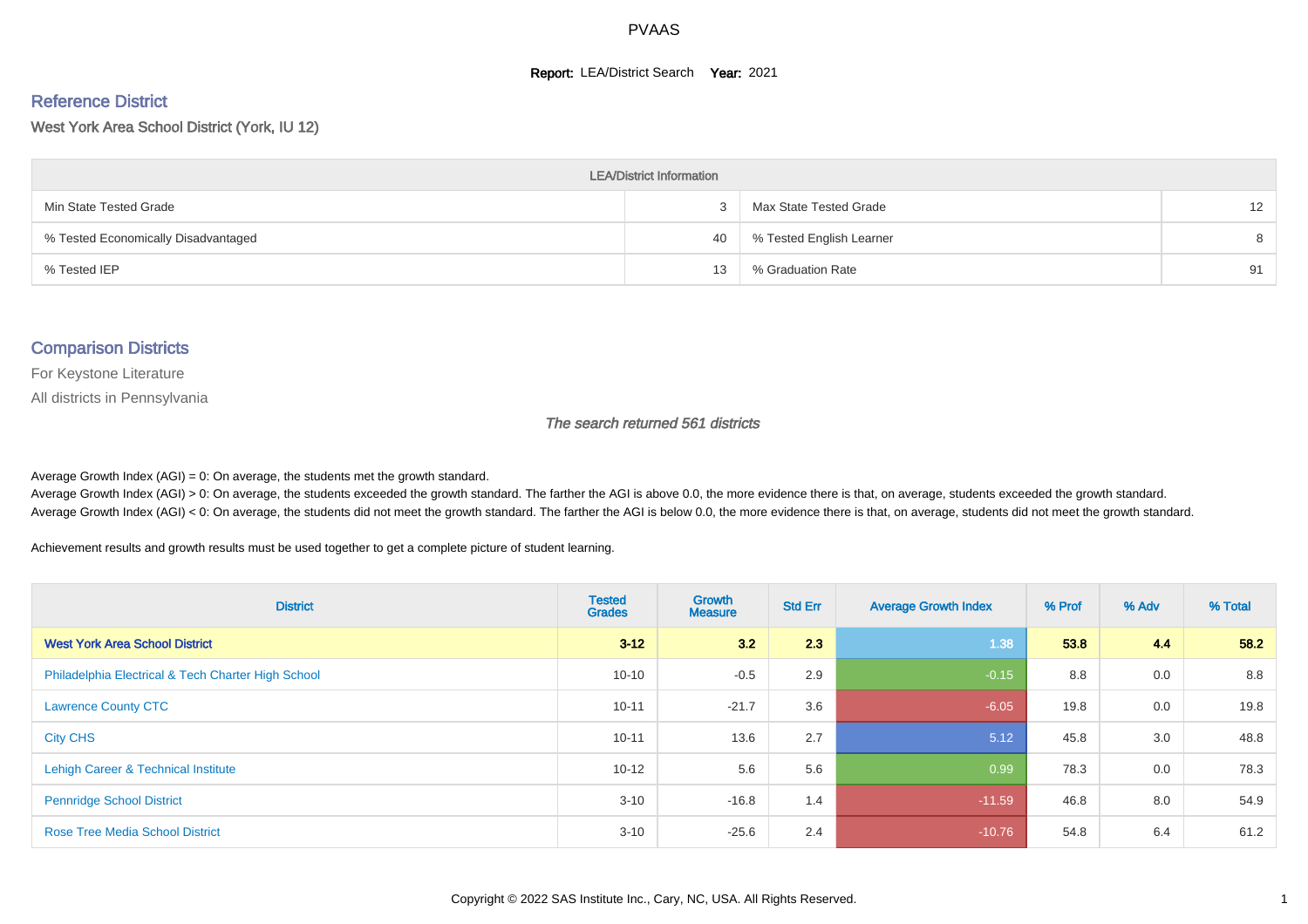| <b>District</b>                                   | <b>Tested</b><br><b>Grades</b> | <b>Growth</b><br><b>Measure</b> | <b>Std Err</b> | <b>Average Growth Index</b> | % Prof | % Adv | % Total  |
|---------------------------------------------------|--------------------------------|---------------------------------|----------------|-----------------------------|--------|-------|----------|
| <b>West York Area School District</b>             | $3 - 12$                       | 3.2                             | 2.3            | 1.38                        | 53.8   | 4.4   | 58.2     |
| <b>Shikellamy School District</b>                 | $3 - 10$                       | $-22.3$                         | 2.5            | $-8.92$                     | 33.3   | 6.1   | 39.5     |
| Lackawanna Trail School District                  | $3 - 10$                       | $-21.7$                         | 3.5            | $-6.20$                     | 38.5   | 1.5   | 40.0     |
| <b>Abington School District</b>                   | $3 - 10$                       | $-11.5$                         | 1.9            | $-6.00$                     | 56.2   | 11.6  | 67.8     |
| <b>Avonworth School District</b>                  | $3 - 10$                       | $-12.6$                         | 3.1            | $-4.01$                     | 59.8   | 4.6   | 64.4     |
| <b>Marion Center Area School District</b>         | $3 - 10$                       | $-12.0$                         | 3.1            | $-3.87$                     | 33.7   | 1.1   | 34.8     |
| <b>Clearfield Area School District</b>            | $3 - 10$                       | $-9.4$                          | 2.6            | $-3.56$                     | 43.0   | 3.1   | 46.1     |
| <b>Neshannock Township School District</b>        | $3 - 10$                       | $-9.7$                          | 2.9            | $-3.34$                     | 62.4   | 5.6   | 67.9     |
| <b>Maritime Academy Charter School</b>            | $3 - 10$                       | $-11.4$                         | 3.5            | $-3.29$                     | 15.2   | 0.0   | 15.2     |
| <b>Carmichaels Area School District</b>           | $3 - 10$                       | $-9.3$                          | 3.3            | $-2.81$                     | 35.1   | 1.4   | 36.5     |
| <b>Propel Charter School-Montour</b>              | $3 - 10$                       | $-10.7$                         | 3.9            | $-2.71$                     | 13.7   | 0.0   | 13.7     |
| Northwest Area School District                    | $3 - 10$                       | $-10.0$                         | 3.8            | $-2.59$                     | 34.6   | 7.3   | 41.8     |
| <b>Blue Mountain School District</b>              | $3 - 10$                       | $-5.8$                          | 2.3            | $-2.56$                     | 46.6   | 8.5   | 55.1     |
| <b>Mahanoy Area School District</b>               | $3 - 10$                       | $-9.0$                          | 3.6            | $-2.49$                     | 26.2   | 1.6   | 27.9     |
| <b>Yough School District</b>                      | $3 - 10$                       | $-6.6$                          | 2.7            | $-2.43$                     | 50.8   | 4.0   | 54.8     |
| <b>Chartiers-Houston School District</b>          | $3 - 10$                       | $-8.6$                          | 3.5            | $-2.41$                     | 59.7   | 4.5   | 64.2     |
| Jefferson-Morgan School District                  | $3 - 10$                       | $-9.9$                          | 4.2            | $-2.35$                     | 43.8   | 4.2   | 47.9     |
| South Williamsport Area School District           | $3 - 10$                       | $-5.7$                          | 2.5            | $-2.30$                     | 45.5   | 4.5   | $50.0\,$ |
| <b>Portage Area School District</b>               | $3 - 10$                       | $-8.1$                          | 3.6            | $-2.26$                     | 40.6   | 9.4   | 50.0     |
| <b>West Middlesex Area School District</b>        | $3 - 10$                       | $-8.4$                          | 3.8            | $-2.21$                     | 34.9   | 2.8   | 37.6     |
| <b>Benton Area School District</b>                | $3 - 10$                       | $-9.7$                          | 4.5            | $-2.18$                     | 43.2   | 5.4   | 48.6     |
| <b>Executive Education Academy Charter School</b> | $3 - 10$                       | $-6.5$                          | 3.1            | $-2.08$                     | 23.7   | 2.2   | 25.8     |
| <b>California Area School District</b>            | $3 - 10$                       | $-7.3$                          | 3.6            | $-2.02$                     | 42.6   | 9.8   | 52.5     |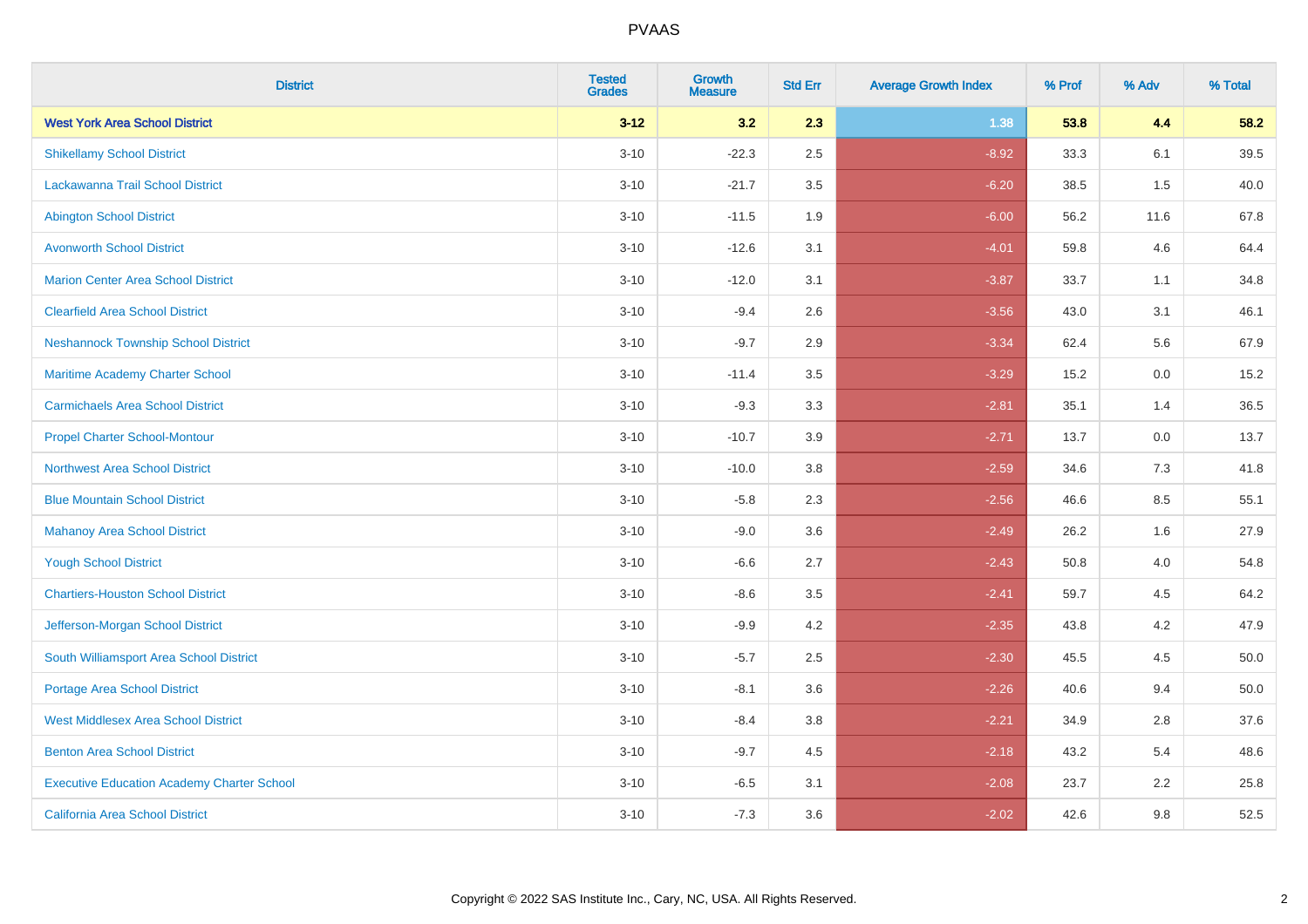| <b>District</b>                               | <b>Tested</b><br><b>Grades</b> | <b>Growth</b><br><b>Measure</b> | <b>Std Err</b> | <b>Average Growth Index</b> | % Prof | % Adv   | % Total |
|-----------------------------------------------|--------------------------------|---------------------------------|----------------|-----------------------------|--------|---------|---------|
| <b>West York Area School District</b>         | $3 - 12$                       | 3.2                             | 2.3            | 1.38                        | 53.8   | 4.4     | 58.2    |
| <b>Moshannon Valley School District</b>       | $3 - 10$                       | $-7.0$                          | 3.4            | $-2.01$                     | 48.5   | $0.0\,$ | 48.5    |
| <b>Mount Union Area School District</b>       | $3 - 10$                       | $-6.1$                          | 3.1            | $-1.97$                     | 32.2   | 3.4     | 35.6    |
| <b>Montrose Area School District</b>          | $3 - 10$                       | $-5.5$                          | $3.0\,$        | $-1.82$                     | 46.7   | 5.4     | 52.2    |
| <b>Tri-Valley School District</b>             | $3 - 10$                       | $-6.4$                          | 4.1            | $-1.57$                     | 37.0   | 4.4     | 41.3    |
| <b>Fort Cherry School District</b>            | $3 - 10$                       | $-5.9$                          | 3.8            | $-1.56$                     | 55.2   | $5.2\,$ | 60.3    |
| <b>MaST Community Charter School</b>          | $3 - 10$                       | $-4.1$                          | 2.7            | $-1.52$                     | 44.0   | 9.5     | 53.4    |
| <b>Ferndale Area School District</b>          | $3 - 10$                       | $-5.8$                          | 4.3            | $-1.33$                     | 40.0   | 0.0     | 40.0    |
| <b>Cambria Heights School District</b>        | $3 - 10$                       | $-4.1$                          | 3.1            | $-1.32$                     | 51.0   | 6.0     | 57.0    |
| <b>Troy Area School District</b>              | $3 - 10$                       | $-4.3$                          | 3.4            | $-1.26$                     | 43.2   | 5.7     | 48.9    |
| <b>Kane Area School District</b>              | $3 - 10$                       | $-3.7$                          | 3.2            | $-1.17$                     | 39.5   | 9.9     | 49.4    |
| <b>Antietam School District</b>               | $3 - 10$                       | $-4.3$                          | 3.8            | $-1.13$                     | 36.4   | 5.4     | 41.8    |
| <b>Valley Grove School District</b>           | $3 - 10$                       | $-3.7$                          | 3.7            | $-1.01$                     | 51.2   | 6.1     | 57.3    |
| <b>Sullivan County School District</b>        | $3 - 10$                       | $-4.0$                          | 4.4            | $-0.90$                     | 66.7   | 2.6     | 69.2    |
| <b>Northeast Bradford School District</b>     | $3 - 10$                       | $-3.1$                          | 4.0            | $-0.78$                     | 33.9   | 3.4     | 37.3    |
| <b>Mid Valley School District</b>             | $3 - 10$                       | $-1.7$                          | 3.0            | $-0.55$                     | 45.1   | 7.8     | 52.9    |
| <b>Wyoming Area School District</b>           | $3 - 10$                       | $-1.3$                          | 2.6            | $-0.50$                     | 53.8   | 10.8    | 64.6    |
| <b>Bellwood-Antis School District</b>         | $3 - 10$                       | $-1.2$                          | 3.2            | $-0.39$                     | 55.1   | 10.1    | 65.2    |
| <b>Glendale School District</b>               | $3 - 10$                       | $-0.9$                          | 3.7            | $-0.24$                     | 50.0   | 5.4     | 55.4    |
| <b>Reynolds School District</b>               | $3 - 10$                       | 0.5                             | 3.4            | 0.16                        | 52.1   | 7.0     | 59.2    |
| <b>Bloomsburg Area School District</b>        | $3 - 10$                       | 0.7                             | 3.0            | 0.23                        | 55.9   | 11.8    | 67.6    |
| <b>Mastery Charter School - Thomas Campus</b> | $3 - 10$                       | 2.1                             | 6.2            | 0.33                        | 28.6   | 0.0     | 28.6    |
| <b>Wallingford-Swarthmore School District</b> | $3 - 10$                       | 0.9                             | 2.4            | 0.38                        | 64.4   | 22.7    | 87.1    |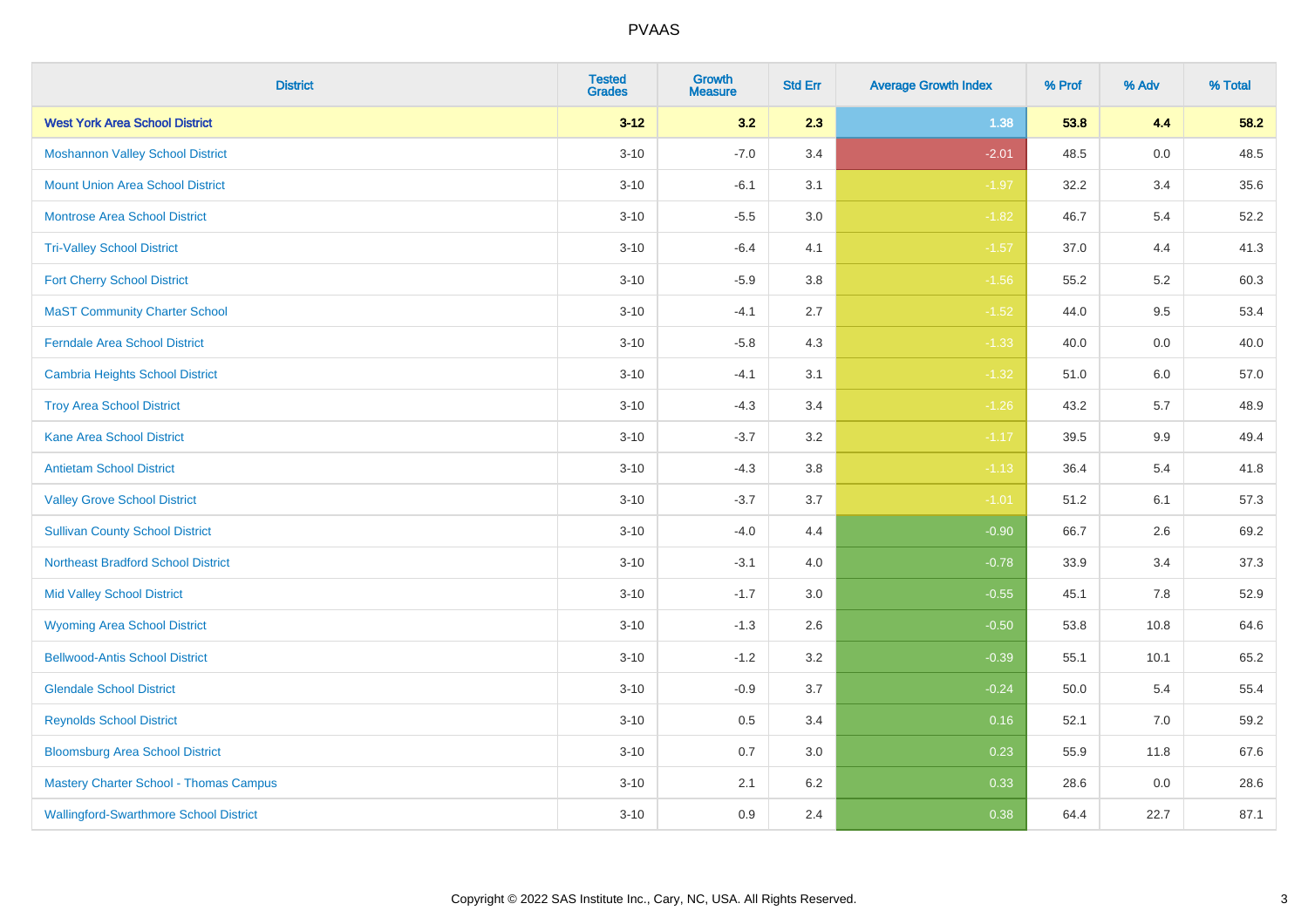| <b>District</b>                                    | <b>Tested</b><br><b>Grades</b> | <b>Growth</b><br><b>Measure</b> | <b>Std Err</b> | <b>Average Growth Index</b> | % Prof | % Adv | % Total |
|----------------------------------------------------|--------------------------------|---------------------------------|----------------|-----------------------------|--------|-------|---------|
| <b>West York Area School District</b>              | $3 - 12$                       | 3.2                             | 2.3            | 1.38                        | 53.8   | 4.4   | 58.2    |
| Harmony Area School District                       | $3 - 10$                       | 4.5                             | 6.3            | 0.72                        | 33.3   | 13.3  | 46.7    |
| <b>Southeastern Greene School District</b>         | $3 - 10$                       | 3.3                             | 4.6            | 0.72                        | 57.6   | 6.1   | 63.6    |
| <b>Shanksville-Stonycreek School District</b>      | $3 - 10$                       | 7.0                             | 5.9            | 1.20                        | 64.7   | 17.6  | 82.4    |
| <b>MaST Community Charter School II</b>            | $3 - 10$                       | 4.4                             | 3.2            | 1.37                        | 28.4   | 3.4   | 31.8    |
| South Butler County School District                | $3 - 10$                       | 3.9                             | 2.5            | 1.54                        | 53.1   | 16.6  | 69.7    |
| <b>Allegheny-Clarion Valley School District</b>    | $3 - 10$                       | 7.8                             | 4.7            | 1.65                        | 53.3   | 3.3   | 56.7    |
| <b>Sto-Rox School District</b>                     | $3 - 10$                       | 6.6                             | 3.7            | 1.80                        | 13.4   | 0.0   | 13.4    |
| <b>Monessen City School District</b>               | $3 - 10$                       | 8.3                             | 4.5            | 1.85                        | 42.9   | 2.9   | 45.7    |
| <b>Beaver Area School District</b>                 | $3 - 10$                       | 4.7                             | 2.4            | 1.94                        | 57.4   | 16.8  | 74.2    |
| <b>Central Valley School District</b>              | $3 - 10$                       | 4.8                             | 2.4            | 1.98                        | 56.9   | 9.0   | 65.9    |
| <b>Muhlenberg School District</b>                  | $3 - 10$                       | 4.0                             | 1.9            | 2.10                        | 34.2   | 2.6   | 36.8    |
| <b>Carbondale Area School District</b>             | $3 - 10$                       | 7.4                             | 3.3            | 2.25                        | 56.6   | 2.6   | 59.2    |
| <b>Collegium Charter School</b>                    | $3 - 10$                       | 5.9                             | 2.5            | 2.33                        | 38.1   | 7.9   | 46.0    |
| <b>Belmont Charter School</b>                      | $3 - 10$                       | 16.0                            | 6.5            | 2.45                        | 64.3   | 0.0   | 64.3    |
| <b>Bethlehem-Center School District</b>            | $3 - 10$                       | 8.1                             | 3.3            | 2.46                        | 35.1   | 1.4   | 36.5    |
| <b>Mars Area School District</b>                   | $3 - 10$                       | 5.7                             | 2.1            | 2.75                        | 57.9   | 18.2  | 76.1    |
| <b>Freeport Area School District</b>               | $3 - 10$                       | 9.7                             | 2.5            | 3.91                        | 57.5   | 17.8  | 75.3    |
| <b>Centennial School District</b>                  | $3 - 10$                       | 7.1                             | 1.7            | 4.29                        | 50.1   | 8.7   | 58.9    |
| <b>Commonwealth Charter Academy Charter School</b> | $3 - 10$                       | 9.1                             | 1.9            | 4.90                        | 47.2   | 9.1   | 56.3    |
| <b>Fleetwood Area School District</b>              | $3 - 10$                       | 12.2                            | 2.2            | 5.68                        | 53.5   | 11.6  | 65.2    |
| <b>Avon Grove School District</b>                  | $3 - 10$                       | 10.0                            | 1.6            | 6.26                        | 56.3   | 18.6  | 74.9    |
| <b>Derry Township School District</b>              | $3 - 10$                       | 12.8                            | 2.0            | 6.39                        | 54.8   | 25.8  | 80.6    |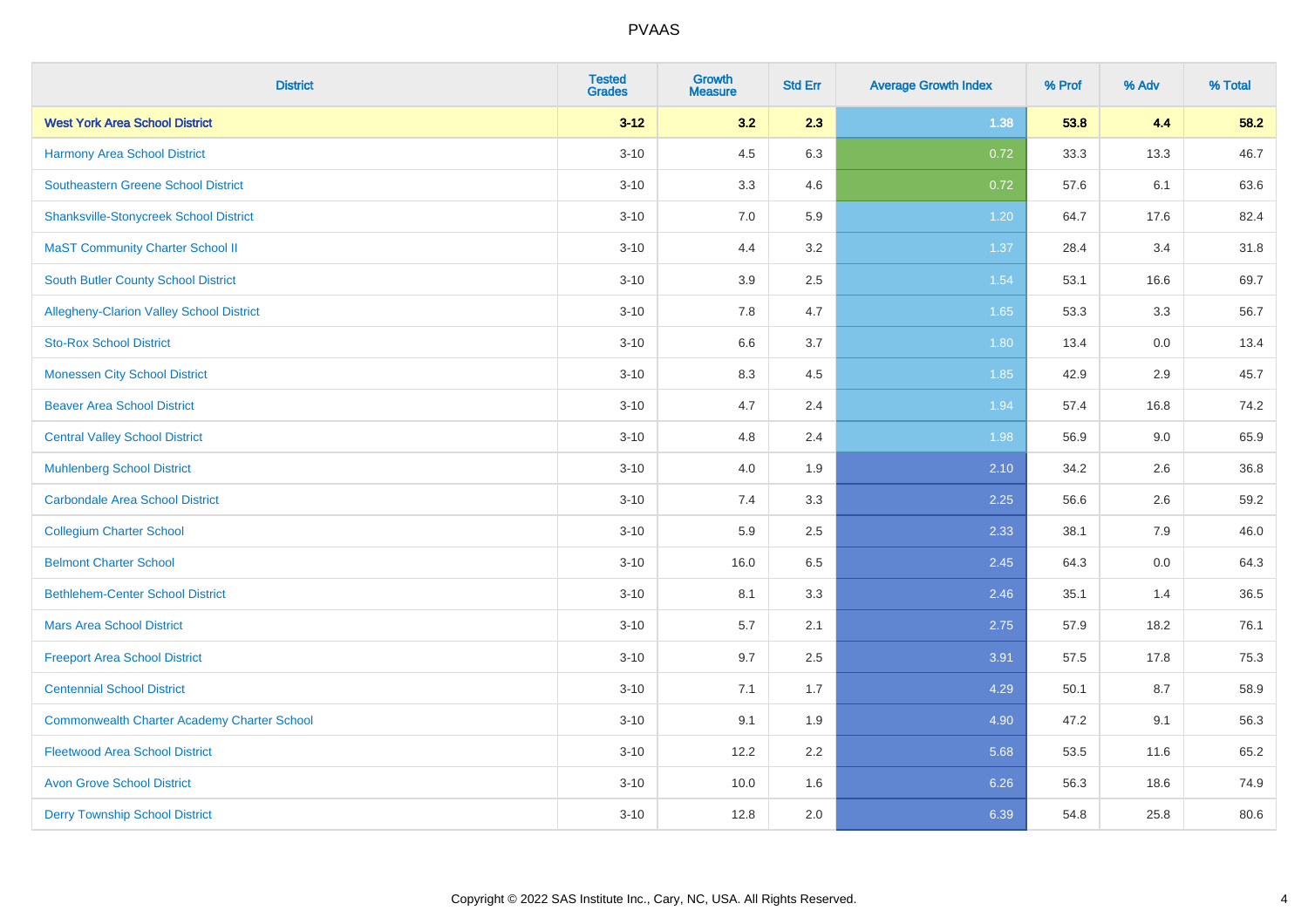| <b>District</b>                                | <b>Tested</b><br><b>Grades</b> | <b>Growth</b><br><b>Measure</b> | <b>Std Err</b> | <b>Average Growth Index</b> | % Prof | % Adv | % Total |
|------------------------------------------------|--------------------------------|---------------------------------|----------------|-----------------------------|--------|-------|---------|
| <b>West York Area School District</b>          | $3 - 12$                       | 3.2                             | 2.3            | 1.38                        | 53.8   | 4.4   | 58.2    |
| <b>Garnet Valley School District</b>           | $3 - 10$                       | 10.9                            | 1.7            | 6.53                        | 67.1   | 19.0  | 86.1    |
| <b>Wissahickon School District</b>             | $3 - 10$                       | 12.5                            | 1.8            | 6.85                        | 58.3   | 22.4  | 80.7    |
| <b>Owen J Roberts School District</b>          | $3 - 11$                       | $-12.3$                         | 1.6            | $-7.61$                     | 57.0   | 11.9  | 69.0    |
| Hatboro-Horsham School District                | $3 - 11$                       | $-12.8$                         | 1.7            | $-7.47$                     | 45.6   | 7.2   | 52.8    |
| Philipsburg-Osceola Area School District       | $3 - 11$                       | $-24.8$                         | 3.3            | $-7.43$                     | 19.7   | 2.6   | 22.4    |
| <b>Chambersburg Area School District</b>       | $3 - 11$                       | $-9.5$                          | 1.3            | $-7.20$                     | 42.7   | 8.6   | 51.4    |
| <b>Northwestern School District</b>            | $3 - 11$                       | $-24.9$                         | 3.5            | $-7.13$                     | 42.6   | 2.9   | 45.6    |
| <b>Bristol Township School District</b>        | $3 - 11$                       | $-13.9$                         | 2.0            | $-7.05$                     | 31.0   | 3.7   | 34.7    |
| <b>Curwensville Area School District</b>       | $3 - 11$                       | $-27.9$                         | 4.1            | $-6.72$                     | 42.5   | 4.1   | 46.6    |
| Mifflinburg Area School District               | $3 - 11$                       | $-15.8$                         | 2.5            | $-6.30$                     | 42.4   | 4.0   | 46.4    |
| <b>Ringgold School District</b>                | $3 - 11$                       | $-14.7$                         | 2.4            | $-6.04$                     | 41.5   | 7.9   | 49.4    |
| <b>Springfield Township School District</b>    | $3 - 11$                       | $-18.9$                         | 3.2            | $-5.88$                     | 62.6   | 3.6   | 66.3    |
| <b>Solanco School District</b>                 | $3 - 11$                       | $-11.0$                         | 2.0            | $-5.55$                     | 41.6   | 4.5   | 46.1    |
| <b>Exeter Township School District</b>         | $3 - 11$                       | $-10.4$                         | 1.9            | $-5.44$                     | 50.6   | 2.7   | 53.3    |
| <b>Southern Fulton School District</b>         | $3 - 11$                       | $-23.7$                         | 4.4            | $-5.37$                     | 34.2   | 10.5  | 44.7    |
| Plum Borough School District                   | $3 - 11$                       | $-11.3$                         | 2.2            | $-5.19$                     | 51.1   | 9.0   | 60.1    |
| <b>Titusville Area School District</b>         | $3 - 11$                       | $-13.2$                         | 2.6            | $-4.99$                     | 43.2   | 4.8   | 48.0    |
| Southern Columbia Area School District         | $3 - 11$                       | $-14.6$                         | 3.0            | $-4.92$                     | 55.0   | 4.0   | 59.0    |
| Schuylkill Haven Area School District          | $3 - 11$                       | $-15.3$                         | 3.1            | $-4.87$                     | 49.7   | 2.4   | 52.1    |
| <b>Tacony Academy Charter School</b>           | $3 - 11$                       | $-14.7$                         | 3.0            | $-4.82$                     | 22.4   | 1.8   | 24.1    |
| <b>Frazier School District</b>                 | $3 - 11$                       | $-17.2$                         | 3.7            | $-4.70$                     | 37.1   | 1.6   | 38.7    |
| <b>Riverside Beaver County School District</b> | $3 - 11$                       | $-14.0$                         | 3.0            | $-4.64$                     | 49.4   | 8.8   | 58.2    |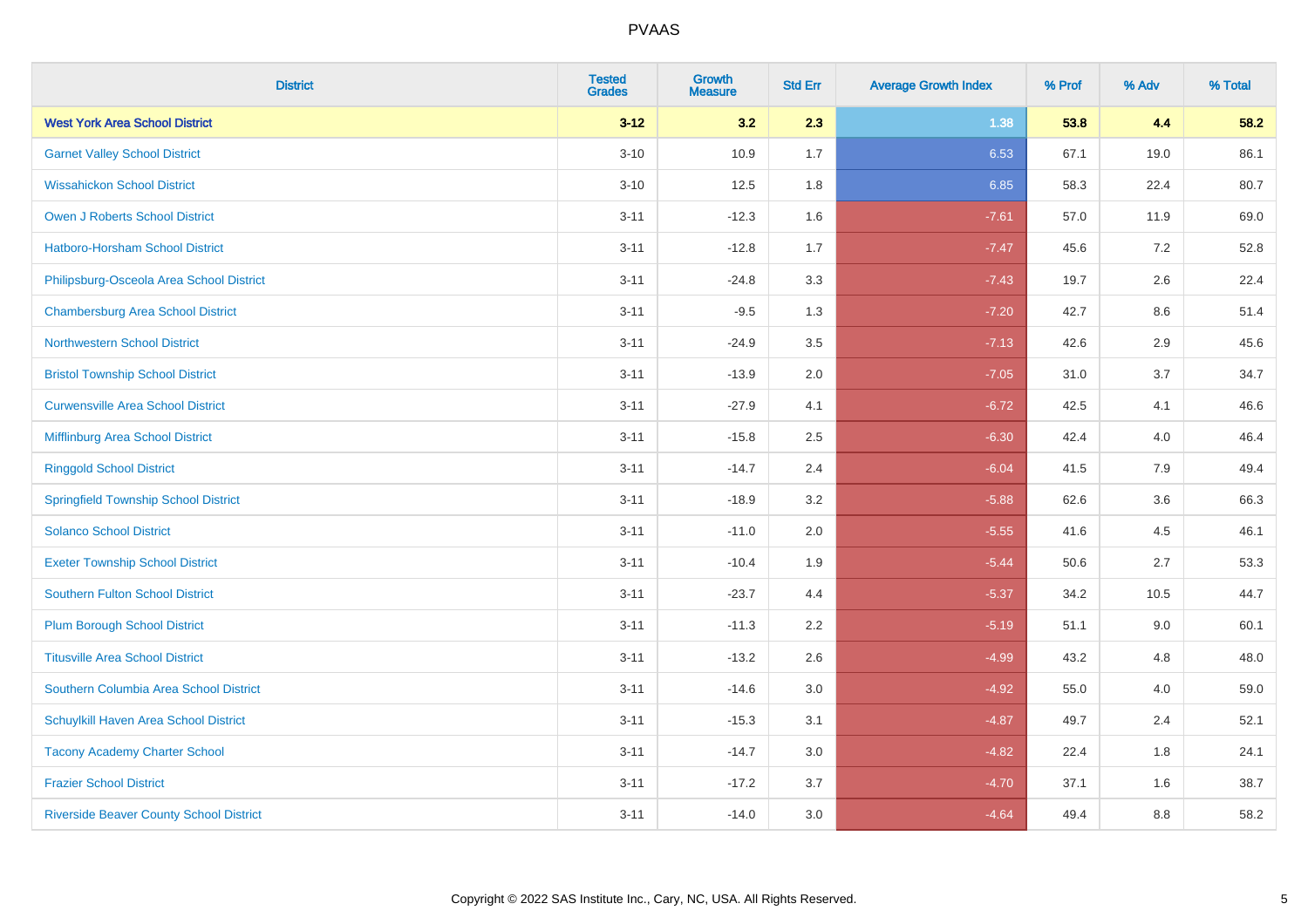| <b>District</b>                               | <b>Tested</b><br><b>Grades</b> | <b>Growth</b><br><b>Measure</b> | <b>Std Err</b> | <b>Average Growth Index</b> | % Prof | % Adv   | % Total |
|-----------------------------------------------|--------------------------------|---------------------------------|----------------|-----------------------------|--------|---------|---------|
| <b>West York Area School District</b>         | $3 - 12$                       | 3.2                             | 2.3            | 1.38                        | 53.8   | 4.4     | 58.2    |
| <b>Butler Area School District</b>            | $3 - 11$                       | $-6.5$                          | 1.5            | $-4.26$                     | 42.5   | 9.4     | 51.9    |
| Southern Tioga School District                | $3 - 11$                       | $-11.5$                         | 2.7            | $-4.25$                     | 47.8   | 6.4     | 54.3    |
| <b>South Park School District</b>             | $3 - 11$                       | $-11.3$                         | 2.7            | $-4.23$                     | 53.5   | 13.7    | 67.3    |
| <b>Wellsboro Area School District</b>         | $3 - 11$                       | $-12.4$                         | 3.0            | $-4.11$                     | 49.2   | 11.9    | 61.1    |
| <b>Big Spring School District</b>             | $3 - 11$                       | $-9.8$                          | 2.4            | $-4.00$                     | 38.6   | 8.9     | 47.5    |
| Southern Huntingdon County School District    | $3 - 11$                       | $-12.9$                         | 3.2            | $-3.98$                     | 32.5   | 2.5     | 35.0    |
| <b>Minersville Area School District</b>       | $3 - 11$                       | $-14.4$                         | 3.7            | $-3.90$                     | 39.3   | 3.3     | 42.6    |
| Propel Charter School - Braddock Hills        | $3 - 11$                       | $-13.6$                         | 3.6            | $-3.81$                     | 9.7    | 1.6     | 11.3    |
| Johnsonburg Area School District              | $3 - 11$                       | $-14.1$                         | 3.9            | $-3.62$                     | 54.0   | 4.6     | 58.6    |
| <b>Berwick Area School District</b>           | $3 - 11$                       | $-9.3$                          | 2.6            | $-3.59$                     | 42.1   | 5.5     | 47.6    |
| <b>Ridgway Area School District</b>           | $3 - 11$                       | $-14.5$                         | 4.1            | $-3.56$                     | 49.0   | 9.8     | 58.8    |
| <b>Moniteau School District</b>               | $3 - 11$                       | $-11.8$                         | 3.3            | $-3.56$                     | 50.0   | $6.3\,$ | 56.3    |
| <b>Milton Area School District</b>            | $3 - 11$                       | $-8.7$                          | 2.5            | $-3.52$                     | 45.4   | 6.9     | 52.3    |
| <b>Penn-Delco School District</b>             | $3 - 11$                       | $-6.8$                          | 1.9            | $-3.51$                     | 46.6   | 3.2     | 49.8    |
| <b>Williamsburg Community School District</b> | $3 - 11$                       | $-14.3$                         | 4.1            | $-3.48$                     | 28.3   | $0.0\,$ | 28.3    |
| <b>Elizabeth Forward School District</b>      | $3 - 11$                       | $-8.4$                          | 2.4            | $-3.41$                     | 51.7   | 4.0     | 55.7    |
| <b>Steelton-Highspire School District</b>     | $3 - 11$                       | $-11.8$                         | 3.5            | $-3.40$                     | 14.5   | 0.0     | 14.5    |
| <b>Boyertown Area School District</b>         | $3 - 11$                       | $-4.7$                          | 1.5            | $-3.17$                     | 55.2   | 11.3    | 66.5    |
| <b>Wallenpaupack Area School District</b>     | $3 - 11$                       | $-7.1$                          | 2.3            | $-3.09$                     | 40.8   | 2.4     | 43.1    |
| <b>Dubois Area School District</b>            | $3 - 11$                       | $-6.2$                          | 2.0            | $-3.07$                     | 50.9   | 13.4    | 64.3    |
| <b>Palisades School District</b>              | $3 - 11$                       | $-8.7$                          | 2.8            | $-3.06$                     | 53.8   | 6.7     | 60.5    |
| <b>Pittsburgh School District</b>             | $3 - 11$                       | $-3.3$                          | 1.1            | $-3.04$                     | 33.9   | 8.2     | 42.1    |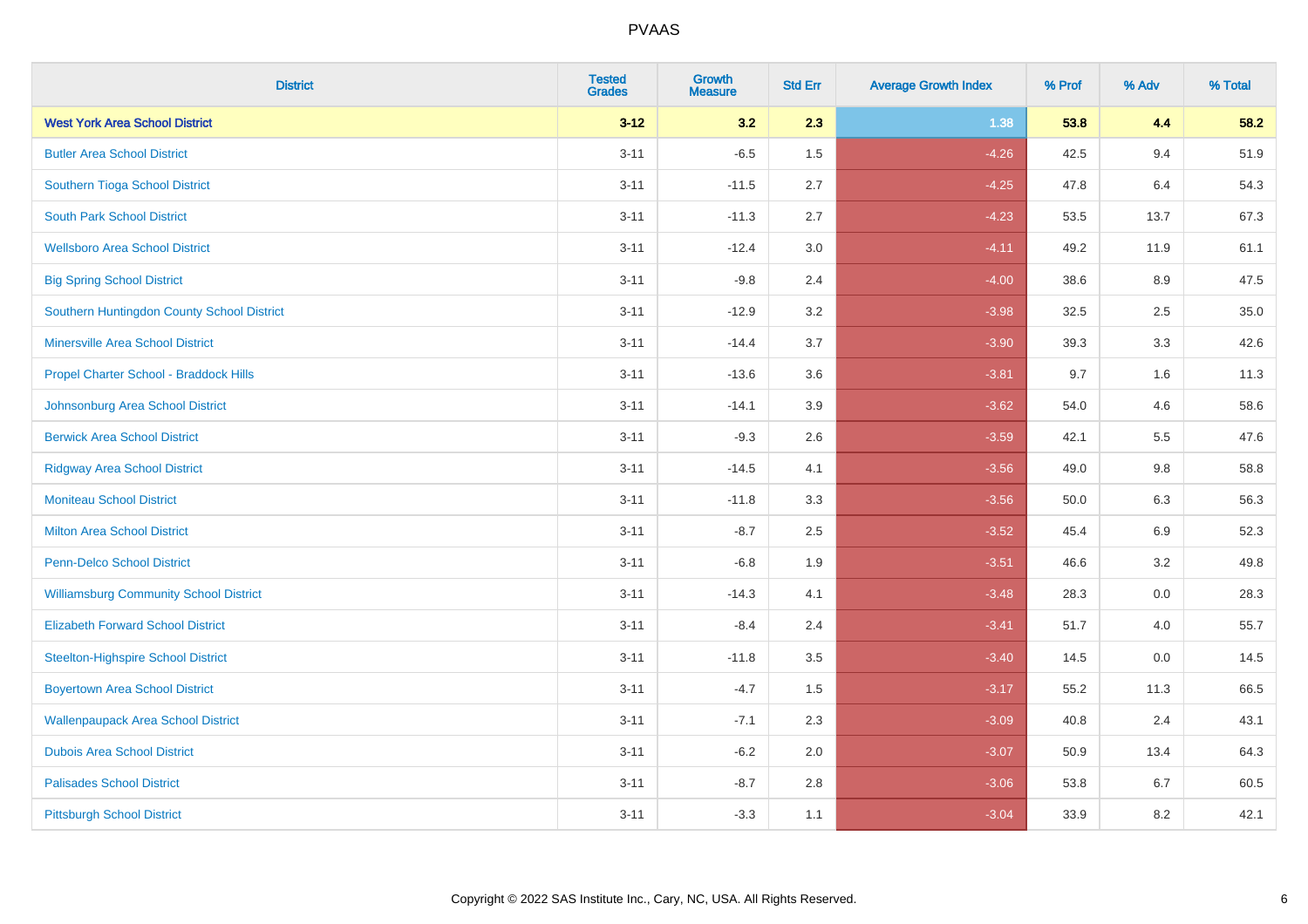| <b>District</b>                              | <b>Tested</b><br><b>Grades</b> | <b>Growth</b><br><b>Measure</b> | <b>Std Err</b> | <b>Average Growth Index</b> | % Prof | % Adv   | % Total |
|----------------------------------------------|--------------------------------|---------------------------------|----------------|-----------------------------|--------|---------|---------|
| <b>West York Area School District</b>        | $3 - 12$                       | 3.2                             | 2.3            | 1.38                        | 53.8   | 4.4     | 58.2    |
| Philadelphia Academy Charter School          | $3 - 11$                       | $-8.9$                          | 2.9            | $-3.04$                     | 50.5   | 2.9     | 53.4    |
| <b>North East School District</b>            | $3 - 11$                       | $-9.3$                          | 3.1            | $-3.02$                     | 62.6   | 14.4    | 77.0    |
| <b>Penn Hills School District</b>            | $3 - 11$                       | $-7.6$                          | 2.6            | $-2.94$                     | 33.1   | 0.7     | 33.8    |
| <b>Rochester Area School District</b>        | $3 - 11$                       | $-13.2$                         | 4.6            | $-2.89$                     | 19.5   | 1.3     | 20.8    |
| <b>Propel Charter School-Homestead</b>       | $3 - 11$                       | $-11.7$                         | 4.1            | $-2.84$                     | 15.9   | 0.0     | 15.9    |
| <b>Nazareth Area School District</b>         | $3 - 11$                       | $-4.7$                          | 1.7            | $-2.82$                     | 59.2   | 9.9     | 69.0    |
| <b>Carlisle Area School District</b>         | $3 - 11$                       | $-5.3$                          | 1.9            | $-2.81$                     | 54.0   | 6.3     | 60.3    |
| <b>Redbank Valley School District</b>        | $3 - 11$                       | $-9.5$                          | 3.4            | $-2.77$                     | 31.5   | 4.9     | 36.4    |
| <b>Highlands School District</b>             | $3 - 11$                       | $-7.4$                          | 2.7            | $-2.76$                     | 44.4   | 3.7     | 48.2    |
| <b>Forest Hills School District</b>          | $3 - 11$                       | $-7.3$                          | 2.7            | $-2.74$                     | 41.1   | 13.7    | 54.8    |
| <b>Trinity Area School District</b>          | $3 - 11$                       | $-5.4$                          | 2.0            | $-2.71$                     | 48.3   | 11.8    | 60.1    |
| South Allegheny School District              | $3 - 11$                       | $-8.8$                          | 3.2            | $-2.70$                     | 40.5   | $0.0\,$ | 40.5    |
| <b>Blairsville-Saltsburg School District</b> | $3 - 11$                       | $-8.0$                          | 3.0            | $-2.68$                     | 37.3   | 7.0     | 44.3    |
| <b>Harbor Creek School District</b>          | $3 - 11$                       | $-7.1$                          | 2.7            | $-2.67$                     | 48.8   | 15.2    | 64.0    |
| <b>Pine Grove Area School District</b>       | $3 - 11$                       | $-7.7$                          | 2.9            | $-2.66$                     | 42.3   | $7.7$   | 50.0    |
| <b>Dunmore School District</b>               | $3 - 11$                       | $-7.7$                          | 2.9            | $-2.62$                     | 34.0   | $7.2\,$ | 41.2    |
| <b>Coatesville Area School District</b>      | $3 - 11$                       | $-4.4$                          | 1.7            | $-2.62$                     | 36.3   | 4.2     | 40.5    |
| <b>Slippery Rock Area School District</b>    | $3 - 11$                       | $-6.3$                          | 2.5            | $-2.51$                     | 56.2   | 9.5     | 65.7    |
| <b>North Star School District</b>            | $3 - 11$                       | $-8.7$                          | 3.5            | $-2.51$                     | 47.8   | $6.0\,$ | 53.7    |
| <b>Keystone Central School District</b>      | $3 - 11$                       | $-5.1$                          | 2.0            | $-2.46$                     | 44.7   | 4.6     | 49.4    |
| <b>Sugar Valley Rural Charter School</b>     | $3 - 11$                       | $-11.0$                         | 4.5            | $-2.46$                     | 14.9   | 0.0     | 14.9    |
| <b>Mohawk Area School District</b>           | $3 - 11$                       | $-7.5$                          | 3.1            | $-2.45$                     | 49.4   | 11.0    | 60.4    |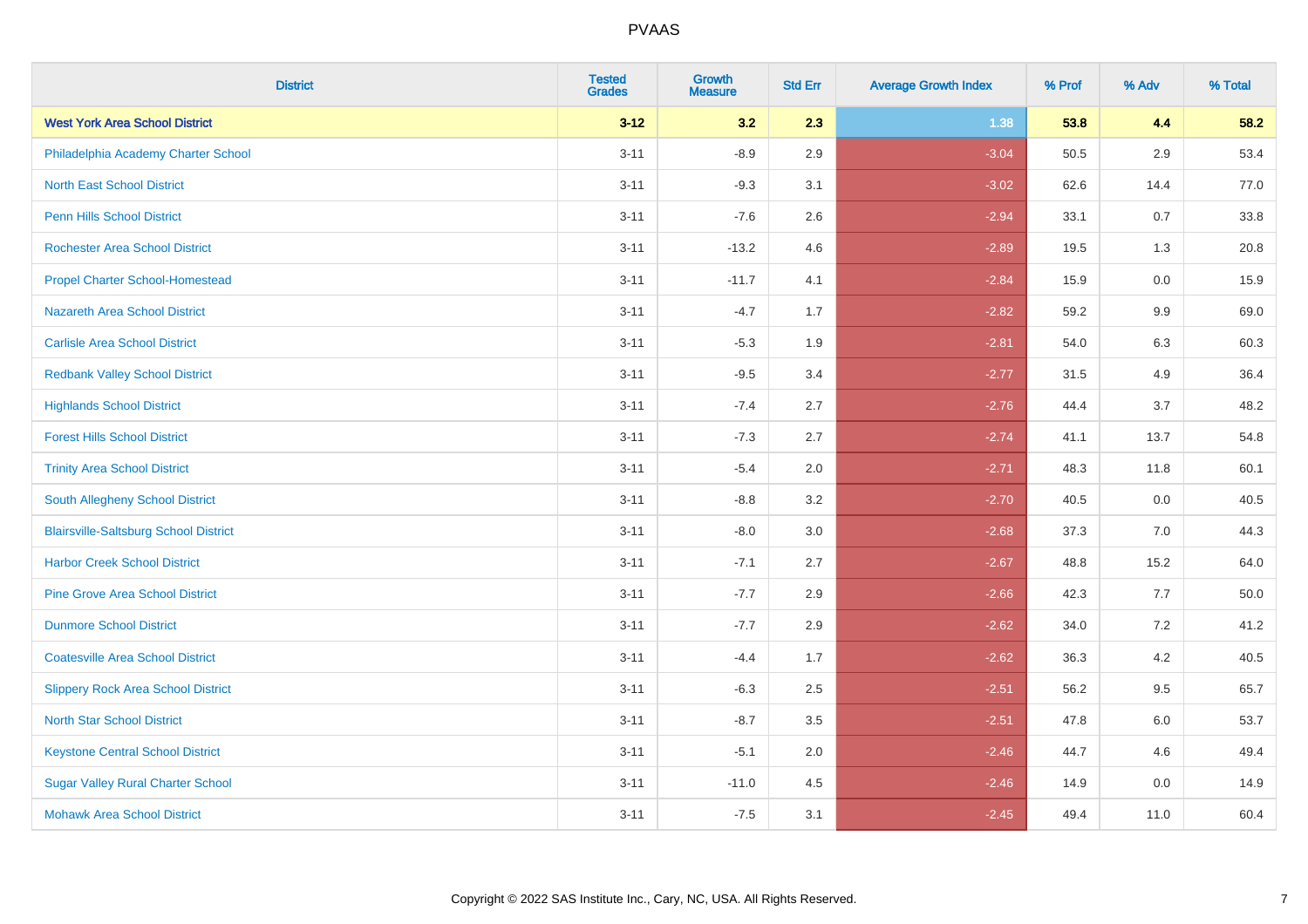| <b>District</b>                                | <b>Tested</b><br><b>Grades</b> | <b>Growth</b><br><b>Measure</b> | <b>Std Err</b> | <b>Average Growth Index</b> | % Prof | % Adv   | % Total |
|------------------------------------------------|--------------------------------|---------------------------------|----------------|-----------------------------|--------|---------|---------|
| <b>West York Area School District</b>          | $3 - 12$                       | 3.2                             | 2.3            | 1.38                        | 53.8   | 4.4     | 58.2    |
| <b>Farrell Area School District</b>            | $3 - 11$                       | $-10.4$                         | 4.3            | $-2.41$                     | 19.0   | $0.0\,$ | 19.0    |
| <b>Freedom Area School District</b>            | $3 - 11$                       | $-7.1$                          | 3.0            | $-2.37$                     | 43.8   | 4.2     | 47.9    |
| <b>Southmoreland School District</b>           | $3 - 11$                       | $-8.3$                          | 3.6            | $-2.32$                     | 56.8   | 7.2     | 64.0    |
| <b>Upper Moreland Township School District</b> | $3 - 11$                       | $-5.0$                          | 2.2            | $-2.31$                     | 57.9   | 4.0     | 61.9    |
| Salisbury-Elk Lick School District             | $3 - 11$                       | $-13.5$                         | 5.9            | $-2.30$                     | 27.8   | 0.0     | 27.8    |
| <b>Indiana Area School District</b>            | $3 - 11$                       | $-5.3$                          | 2.3            | $-2.28$                     | 47.6   | 18.4    | 66.1    |
| <b>Oxford Area School District</b>             | $3 - 11$                       | $-4.3$                          | 1.9            | $-2.26$                     | 41.3   | 8.0     | 49.3    |
| <b>East Lycoming School District</b>           | $3 - 11$                       | $-6.0$                          | 2.7            | $-2.24$                     | 48.3   | 4.2     | 52.5    |
| <b>Windber Area School District</b>            | $3 - 11$                       | $-7.2$                          | 3.2            | $-2.24$                     | 55.4   | 7.2     | 62.6    |
| <b>Muncy School District</b>                   | $3 - 11$                       | $-8.1$                          | 3.7            | $-2.21$                     | 42.0   | 3.8     | 45.8    |
| Jim Thorpe Area School District                | $3 - 11$                       | $-5.8$                          | 2.7            | $-2.19$                     | 33.3   | 7.4     | 40.7    |
| <b>Perkiomen Valley School District</b>        | $3 - 11$                       | $-3.5$                          | 1.6            | $-2.18$                     | 53.8   | 13.4    | 67.2    |
| <b>Crawford Central School District</b>        | $3 - 11$                       | $-4.7$                          | 2.2            | $-2.15$                     | 40.6   | 10.5    | 51.1    |
| <b>Aliquippa School District</b>               | $3 - 11$                       | $-9.0$                          | 4.2            | $-2.14$                     | 11.0   | 0.0     | 11.0    |
| <b>Williams Valley School District</b>         | $3 - 11$                       | $-7.3$                          | 3.4            | $-2.13$                     | 23.2   | $0.0\,$ | 23.2    |
| <b>Middletown Area School District</b>         | $3 - 11$                       | $-5.3$                          | 2.6            | $-2.05$                     | 46.4   | 5.3     | 51.7    |
| <b>Karns City Area School District</b>         | $3 - 11$                       | $-6.0$                          | 2.9            | $-2.03$                     | 53.1   | 8.3     | 61.5    |
| <b>Corry Area School District</b>              | $3 - 11$                       | $-5.3$                          | 2.6            | $-2.03$                     | 38.5   | 6.0     | 44.5    |
| <b>Upper Dauphin Area School District</b>      | $3 - 11$                       | $-6.3$                          | 3.2            | $-1.98$                     | 37.4   | 4.8     | 42.2    |
| <b>Bermudian Springs School District</b>       | $3 - 11$                       | $-5.5$                          | 2.9            | $-1.94$                     | 56.4   | 6.8     | 63.2    |
| <b>Somerset Area School District</b>           | $3 - 11$                       | $-4.4$                          | 2.3            | $-1.93$                     | 44.4   | 14.9    | 59.3    |
| <b>Mount Pleasant Area School District</b>     | $3 - 11$                       | $-5.0$                          | 2.6            | $-1.93$                     | 52.6   | 0.0     | 52.6    |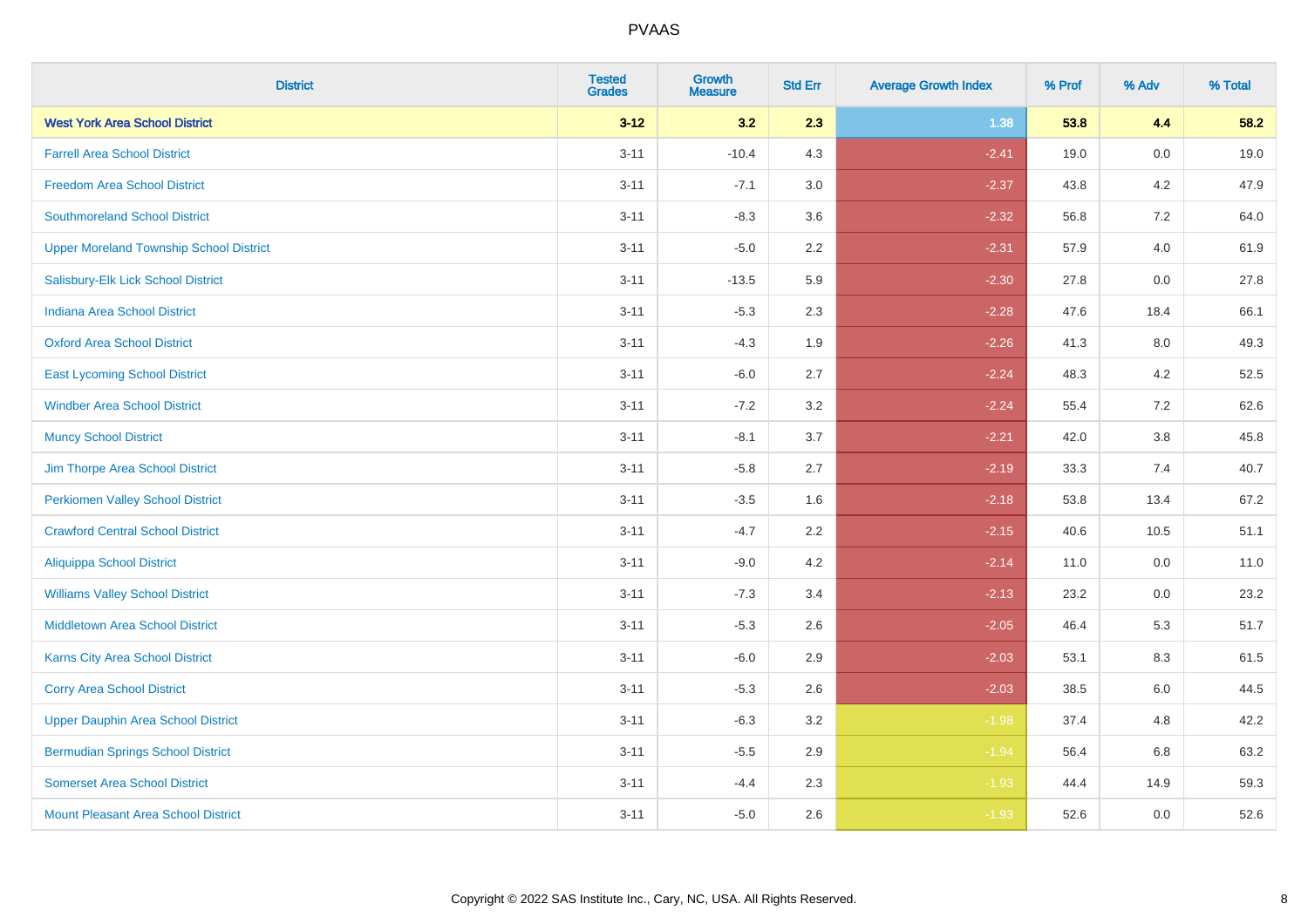| <b>District</b>                                | <b>Tested</b><br><b>Grades</b> | <b>Growth</b><br><b>Measure</b> | <b>Std Err</b> | <b>Average Growth Index</b> | % Prof | % Adv   | % Total |
|------------------------------------------------|--------------------------------|---------------------------------|----------------|-----------------------------|--------|---------|---------|
| <b>West York Area School District</b>          | $3 - 12$                       | 3.2                             | 2.3            | 1.38                        | 53.8   | 4.4     | 58.2    |
| <b>Gettysburg Area School District</b>         | $3 - 11$                       | $-4.0$                          | 2.1            | $-1.89$                     | 45.3   | 14.0    | 59.3    |
| <b>Greensburg Salem School District</b>        | $3 - 11$                       | $-4.4$                          | 2.4            | $-1.88$                     | 47.6   | 4.9     | 52.4    |
| <b>East Allegheny School District</b>          | $3 - 11$                       | $-6.3$                          | 3.3            | $-1.87$                     | 31.9   | 9.7     | 41.7    |
| <b>Western Beaver County School District</b>   | $3 - 11$                       | $-7.8$                          | 4.2            | $-1.87$                     | 56.5   | 6.5     | 63.0    |
| <b>Kiski Area School District</b>              | $3 - 11$                       | $-3.7$                          | 2.0            | $-1.86$                     | 57.4   | 10.4    | 67.8    |
| <b>Brandywine Heights Area School District</b> | $3 - 11$                       | $-4.9$                          | 2.7            | $-1.81$                     | 49.2   | 8.2     | 57.4    |
| <b>Pequea Valley School District</b>           | $3 - 11$                       | $-5.8$                          | 3.2            | $-1.80$                     | 39.8   | 9.1     | 48.9    |
| <b>Pittston Area School District</b>           | $3 - 11$                       | $-10.1$                         | 5.6            | $-1.80$                     | 38.1   | 9.5     | 47.6    |
| <b>Washington School District</b>              | $3 - 11$                       | $-4.9$                          | 2.8            | $-1.76$                     | 30.1   | 2.4     | 32.5    |
| <b>Canton Area School District</b>             | $3 - 11$                       | $-5.5$                          | 3.2            | $-1.75$                     | 40.7   | 2.3     | 43.0    |
| <b>Brentwood Borough School District</b>       | $3 - 11$                       | $-5.3$                          | 3.0            | $-1.72$                     | 52.0   | 6.1     | 58.2    |
| <b>East Pennsboro Area School District</b>     | $3 - 11$                       | $-4.2$                          | 2.5            | $-1.71$                     | 60.8   | 8.5     | 69.3    |
| <b>Fairfield Area School District</b>          | $3 - 11$                       | $-5.6$                          | 3.4            | $-1.66$                     | 57.9   | $4.0\,$ | 61.8    |
| <b>Shamokin Area School District</b>           | $3 - 11$                       | $-7.7$                          | 4.8            | $-1.60$                     | 38.1   | 3.2     | 41.3    |
| <b>Claysburg-Kimmel School District</b>        | $3 - 11$                       | $-5.7$                          | 4.0            | $-1.42$                     | 42.9   | 8.2     | 51.0    |
| <b>Westmont Hilltop School District</b>        | $3 - 11$                       | $-4.0$                          | 2.8            | $-1.40$                     | 36.3   | 13.3    | 49.6    |
| <b>Greencastle-Antrim School District</b>      | $3 - 11$                       | $-3.0$                          | 2.2            | $-1.36$                     | 62.4   | 9.9     | 72.3    |
| <b>Ellwood City Area School District</b>       | $3 - 11$                       | $-4.2$                          | 3.2            | $-1.29$                     | 54.1   | 14.1    | 68.2    |
| <b>Shade-Central City School District</b>      | $3 - 11$                       | $-5.9$                          | 4.6            | $-1.28$                     | 27.8   | 0.0     | 27.8    |
| <b>Elk Lake School District</b>                | $3 - 11$                       | $-4.0$                          | 3.3            | $-1.23$                     | 46.2   | 3.3     | 49.4    |
| <b>Riverview School District</b>               | $3 - 11$                       | $-4.6$                          | 3.8            | $-1.20$                     | 57.9   | 15.8    | 73.7    |
| <b>Greater Johnstown School District</b>       | $3 - 11$                       | $-3.1$                          | 2.6            | $-1.19$                     | 26.1   | 0.0     | 26.1    |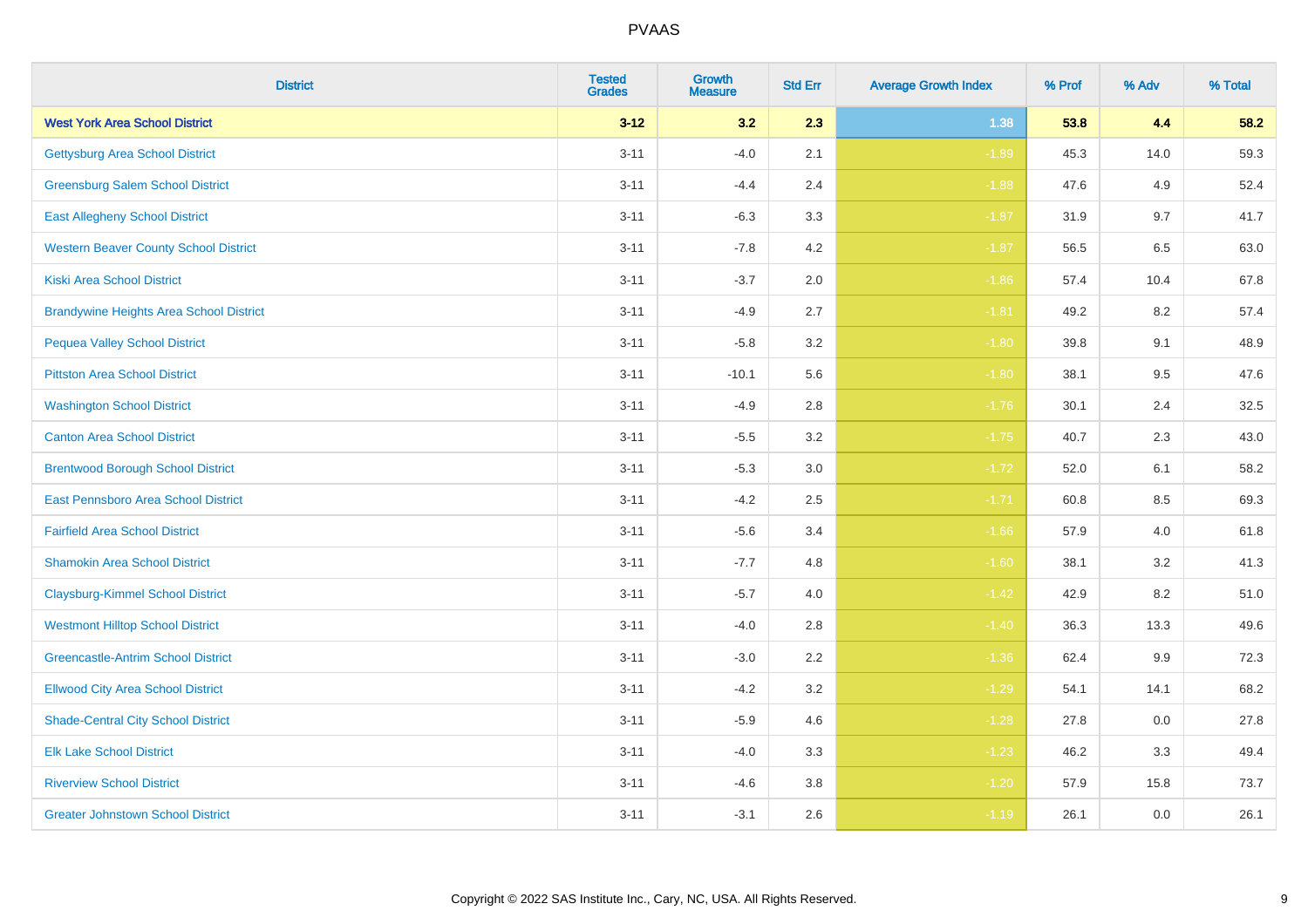| <b>District</b>                              | <b>Tested</b><br>Grades | <b>Growth</b><br><b>Measure</b> | <b>Std Err</b> | <b>Average Growth Index</b> | % Prof | % Adv   | % Total  |
|----------------------------------------------|-------------------------|---------------------------------|----------------|-----------------------------|--------|---------|----------|
| <b>West York Area School District</b>        | $3 - 12$                | 3.2                             | 2.3            | 1.38                        | 53.8   | 4.4     | 58.2     |
| <b>Big Beaver Falls Area School District</b> | $3 - 11$                | $-3.9$                          | 3.3            | $-1.18$                     | 34.1   | $3.5\,$ | 37.6     |
| <b>Chichester School District</b>            | $3 - 11$                | $-2.7$                          | 2.3            | $-1.17$                     | 44.6   | 6.6     | 51.2     |
| Jeannette City School District               | $3 - 11$                | $-4.3$                          | $3.8\,$        | $-1.13$                     | 46.7   | 7.5     | 54.2     |
| <b>Dallas School District</b>                | $3 - 11$                | $-2.5$                          | 2.2            | $-1.12$                     | 54.9   | 7.6     | 62.4     |
| Juniata Valley School District               | $3 - 11$                | $-3.9$                          | 3.5            | $-1.10$                     | 44.4   | 3.5     | 47.8     |
| <b>Riverside School District</b>             | $3 - 11$                | $-3.2$                          | 3.0            | $-1.09$                     | 43.0   | 9.0     | 52.0     |
| <b>Quaker Valley School District</b>         | $3 - 11$                | $-2.8$                          | 2.6            | $-1.08$                     | 55.2   | 13.2    | 68.4     |
| Oil City Area School District                | $3 - 11$                | $-2.9$                          | 2.6            | $-1.08$                     | 44.4   | 5.8     | $50.2\,$ |
| <b>West Greene School District</b>           | $3 - 11$                | $-4.5$                          | 4.3            | $-1.04$                     | 36.6   | 7.3     | 43.9     |
| <b>Lewisburg Area School District</b>        | $3 - 11$                | $-2.7$                          | 2.6            | $-1.03$                     | 57.0   | 18.5    | 75.6     |
| <b>Seneca Valley School District</b>         | $3 - 11$                | $-1.4$                          | 1.4            | $-0.99$                     | 57.2   | 11.4    | 68.6     |
| North Hills School District                  | $3 - 11$                | $-1.8$                          | 1.8            | $-0.96$                     | 59.1   | 14.1    | 73.2     |
| <b>Wyoming Valley West School District</b>   | $3 - 11$                | $-2.2$                          | 2.4            | $-0.91$                     | 49.4   | 3.0     | 52.4     |
| <b>Austin Area School District</b>           | $3 - 11$                | $-5.7$                          | 6.4            | $-0.90$                     | 33.3   | 5.6     | 38.9     |
| <b>Montour School District</b>               | $3 - 11$                | $-1.8$                          | 2.1            | $-0.88$                     | 61.4   | 15.1    | 76.5     |
| <b>Charleroi School District</b>             | $3 - 11$                | $-2.6$                          | 3.0            | $-0.86$                     | 55.7   | 7.4     | 63.1     |
| <b>Phoenixville Area School District</b>     | $3 - 11$                | $-1.7$                          | 2.1            | $-0.83$                     | 59.9   | 10.6    | 70.5     |
| <b>Chartiers Valley School District</b>      | $3 - 11$                | $-1.7$                          | 2.0            | $-0.81$                     | 54.7   | 8.4     | 63.1     |
| <b>Forest Area School District</b>           | $3 - 11$                | $-4.4$                          | 5.4            | $-0.81$                     | 36.2   | 2.1     | 38.3     |
| <b>Lebanon School District</b>               | $3 - 11$                | $-1.6$                          | 1.9            | $-0.80$                     | 24.4   | 2.6     | 27.0     |
| Shenango Area School District                | $3 - 11$                | $-2.6$                          | 3.3            | $-0.79$                     | 50.6   | 13.9    | 64.6     |
| <b>Gillingham Charter School</b>             | $3 - 11$                | $-4.4$                          | 5.6            | $-0.77$                     | 20.8   | 8.3     | 29.2     |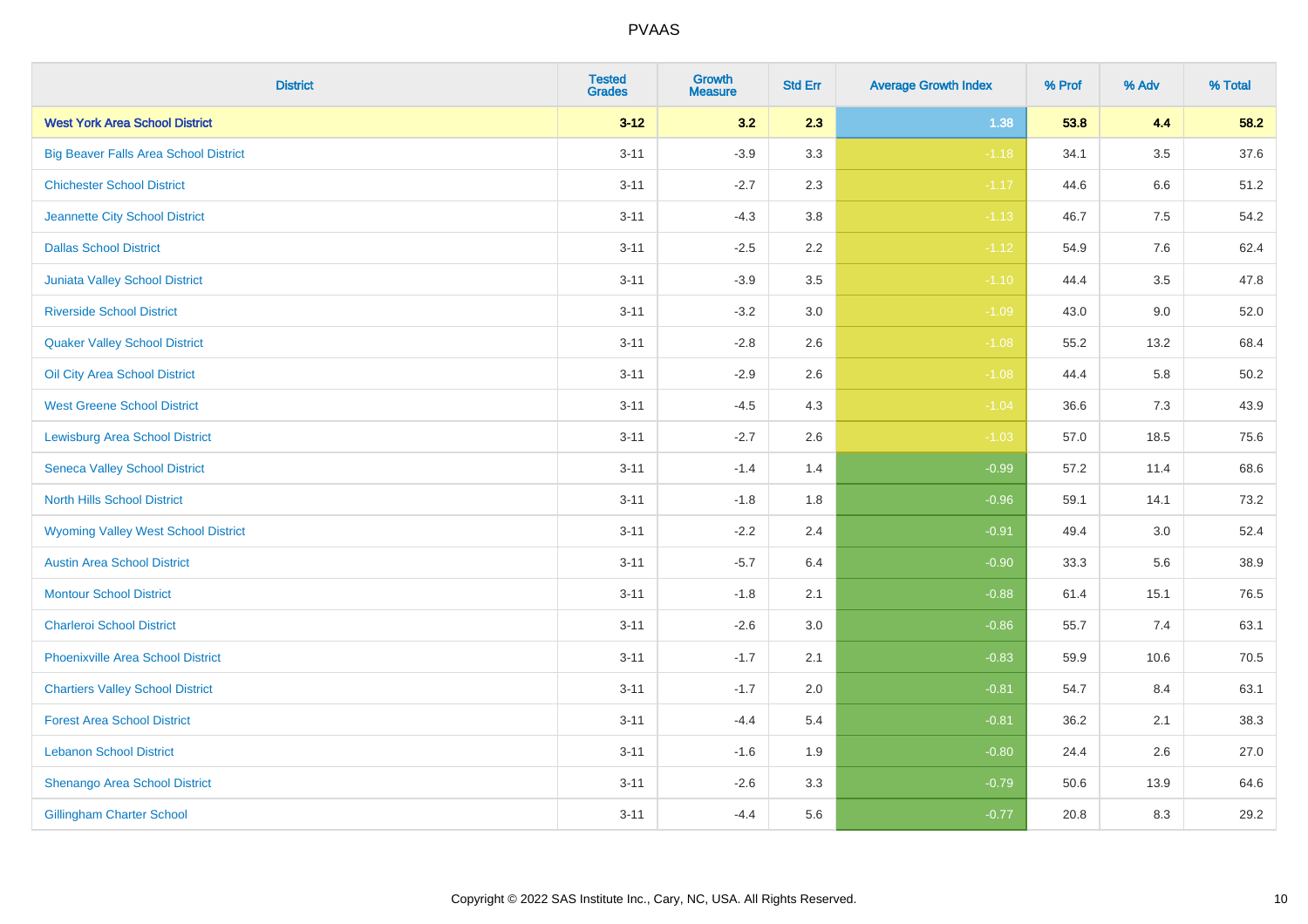| <b>District</b>                              | <b>Tested</b><br><b>Grades</b> | <b>Growth</b><br><b>Measure</b> | <b>Std Err</b> | <b>Average Growth Index</b> | % Prof | % Adv   | % Total |
|----------------------------------------------|--------------------------------|---------------------------------|----------------|-----------------------------|--------|---------|---------|
| <b>West York Area School District</b>        | $3 - 12$                       | 3.2                             | 2.3            | 1.38                        | 53.8   | 4.4     | 58.2    |
| <b>Bald Eagle Area School District</b>       | $3 - 11$                       | $-2.1$                          | 2.7            | $-0.75$                     | 48.4   | 9.4     | 57.7    |
| Huntingdon Area School District              | $3 - 11$                       | $-2.0$                          | 2.7            | $-0.72$                     | 36.8   | 10.3    | 47.0    |
| Mt Lebanon School District                   | $3 - 11$                       | $-1.0$                          | 1.5            | $-0.70$                     | 61.9   | 24.0    | 85.9    |
| <b>Lehighton Area School District</b>        | $3 - 11$                       | $-1.6$                          | 2.3            | $-0.70$                     | 51.1   | 5.6     | 56.7    |
| <b>North Pocono School District</b>          | $3 - 11$                       | $-2.3$                          | 3.4            | $-0.68$                     | 52.0   | 16.4    | 68.5    |
| <b>Cheltenham School District</b>            | $3 - 11$                       | $-1.4$                          | 2.1            | $-0.67$                     | 46.1   | 10.0    | 56.1    |
| <b>Fannett-Metal School District</b>         | $3 - 11$                       | $-3.4$                          | 5.1            | $-0.67$                     | 38.7   | 8.1     | 46.8    |
| <b>Susquehanna Community School District</b> | $3 - 11$                       | $-2.8$                          | 4.2            | $-0.66$                     | 49.4   | 6.9     | 56.3    |
| <b>Burgettstown Area School District</b>     | $3 - 11$                       | $-2.1$                          | 3.4            | $-0.62$                     | 50.0   | 1.4     | 51.4    |
| <b>Central Greene School District</b>        | $3 - 11$                       | $-1.6$                          | 2.8            | $-0.55$                     | 54.2   | 2.8     | 57.0    |
| <b>Canon-Mcmillan School District</b>        | $3 - 11$                       | $-0.8$                          | 1.6            | $-0.50$                     | 58.7   | 15.9    | 74.6    |
| South Side Area School District              | $3 - 11$                       | $-1.6$                          | 3.3            | $-0.48$                     | 50.0   | 6.8     | 56.8    |
| <b>Shaler Area School District</b>           | $3 - 11$                       | $-0.8$                          | 1.9            | $-0.43$                     | 49.1   | 9.6     | 58.7    |
| North Schuylkill School District             | $3 - 11$                       | $-1.0$                          | 2.4            | $-0.42$                     | 41.8   | 5.1     | 46.8    |
| <b>Sharpsville Area School District</b>      | $3 - 11$                       | $-1.4$                          | 3.5            | $-0.40$                     | 55.2   | 13.4    | 68.7    |
| <b>Palmerton Area School District</b>        | $3 - 11$                       | $-1.2$                          | 3.0            | $-0.39$                     | 57.4   | $5.0\,$ | 62.4    |
| Hope For Hyndman Charter School              | $3 - 11$                       | $-2.0$                          | 6.1            | $-0.32$                     | 33.3   | 0.0     | 33.3    |
| <b>Albert Gallatin Area School District</b>  | $3 - 11$                       | $-0.8$                          | 2.4            | $-0.32$                     | 54.5   | 10.0    | 64.6    |
| <b>Cornell School District</b>               | $3 - 11$                       | $-1.6$                          | 5.0            | $-0.32$                     | 33.8   | 1.5     | 35.4    |
| <b>Tuscarora School District</b>             | $3 - 11$                       | $-0.6$                          | 2.3            | $-0.27$                     | 45.1   | 8.1     | 53.2    |
| <b>Penn Manor School District</b>            | $3 - 11$                       | $-0.4$                          | 1.6            | $-0.25$                     | 51.9   | 12.6    | 64.5    |
| <b>Lakeview School District</b>              | $3 - 11$                       | $-0.9$                          | 3.7            | $-0.24$                     | 60.3   | 3.2     | 63.5    |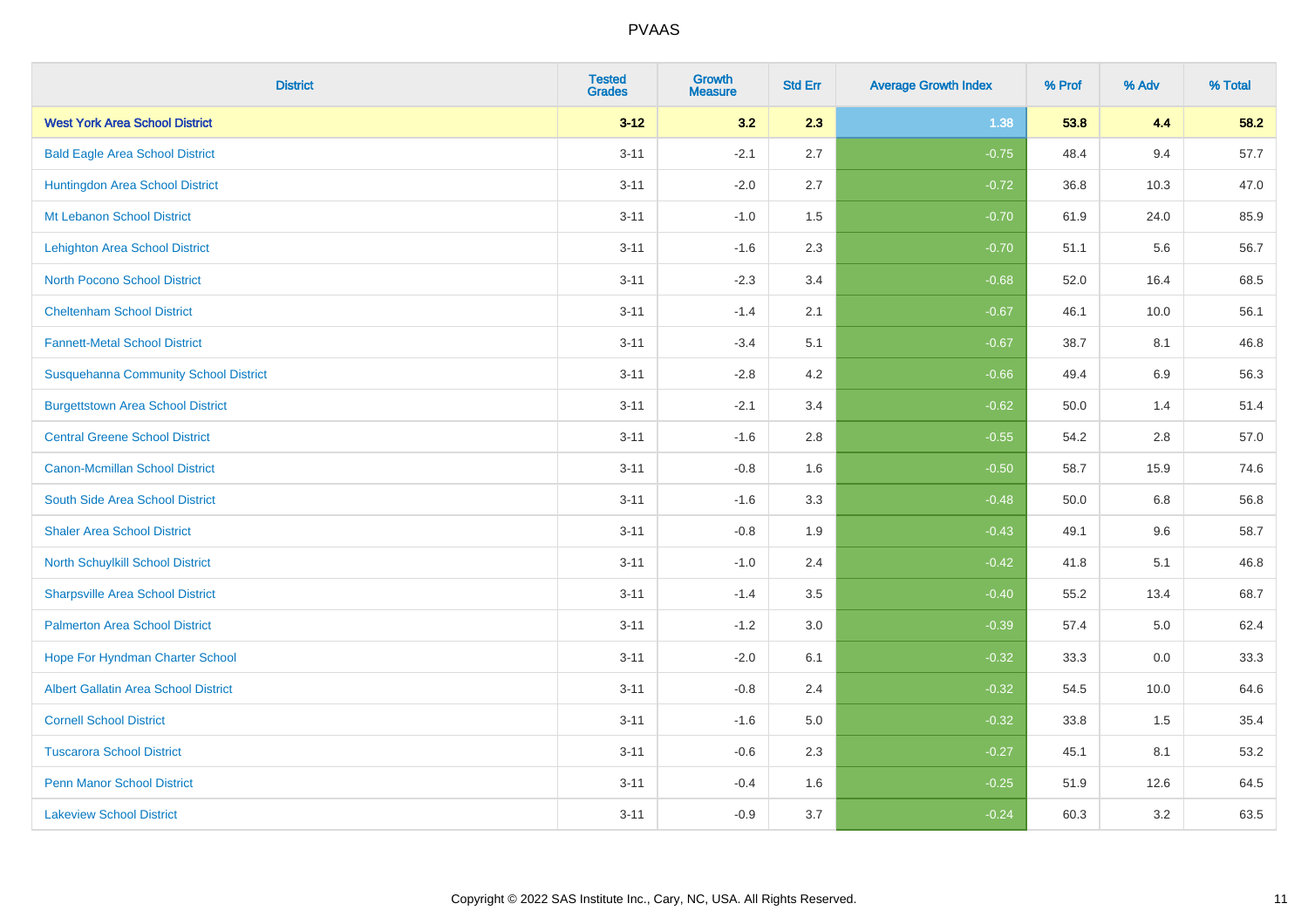| <b>District</b>                          | <b>Tested</b><br><b>Grades</b> | <b>Growth</b><br><b>Measure</b> | <b>Std Err</b> | <b>Average Growth Index</b> | % Prof | % Adv   | % Total |
|------------------------------------------|--------------------------------|---------------------------------|----------------|-----------------------------|--------|---------|---------|
| <b>West York Area School District</b>    | $3 - 12$                       | 3.2                             | 2.3            | 1.38                        | 53.8   | 4.4     | 58.2    |
| <b>Girard School District</b>            | $3 - 11$                       | $-0.6$                          | 2.7            | $-0.22$                     | 53.9   | 15.6    | 69.6    |
| <b>Harrisburg City School District</b>   | $3 - 11$                       | $-0.4$                          | 2.1            | $-0.19$                     | 15.1   | 0.4     | 15.5    |
| <b>Mount Carmel Area School District</b> | $3 - 11$                       | $-0.6$                          | 3.1            | $-0.18$                     | 45.3   | 2.1     | 47.4    |
| <b>Crestwood School District</b>         | $3 - 11$                       | $-0.4$                          | 2.4            | $-0.17$                     | 57.4   | 17.0    | 74.4    |
| <b>Southern Lehigh School District</b>   | $3 - 11$                       | $-0.4$                          | 2.3            | $-0.17$                     | 66.1   | 11.9    | 78.0    |
| <b>Bellefonte Area School District</b>   | $3 - 11$                       | $-0.4$                          | 2.2            | $-0.17$                     | 47.6   | 10.6    | 58.2    |
| <b>Otto-Eldred School District</b>       | $3 - 11$                       | $-0.7$                          | 4.2            | $-0.15$                     | 56.2   | 6.2     | 62.5    |
| <b>Oley Valley School District</b>       | $3 - 11$                       | $-0.4$                          | 2.8            | $-0.15$                     | 43.1   | 12.9    | 56.0    |
| <b>Central Fulton School District</b>    | $3 - 11$                       | $-0.5$                          | 3.5            | $-0.14$                     | 51.4   | 8.6     | 60.0    |
| <b>Blue Ridge School District</b>        | $3 - 11$                       | $-0.5$                          | 3.6            | $-0.12$                     | 44.6   | 3.1     | 47.7    |
| New Kensington-Arnold School District    | $3 - 11$                       | $-0.4$                          | 3.8            | $-0.10$                     | 40.7   | 3.7     | 44.4    |
| <b>Chester-Upland School District</b>    | $3 - 11$                       | $-0.3$                          | 2.7            | $-0.09$                     | 13.8   | $0.8\,$ | 14.6    |
| <b>Warren County School District</b>     | $3 - 11$                       | $-0.1$                          | 1.8            | $-0.06$                     | 37.2   | 5.3     | 42.6    |
| <b>Mercer Area School District</b>       | $3 - 11$                       | $-0.2$                          | 3.3            | $-0.06$                     | 56.0   | 8.0     | 64.0    |
| <b>Penn Cambria School District</b>      | $3 - 11$                       | $-0.0$                          | 2.7            | $-0.01$                     | 61.5   | $7.7$   | 69.2    |
| <b>Susquenita School District</b>        | $3 - 11$                       | $-0.1$                          | 2.8            | $-0.01$                     | 47.7   | 10.1    | 57.8    |
| <b>Wilkes-Barre Area School District</b> | $3 - 11$                       | 0.1                             | 3.2            | 0.02                        | 35.5   | 5.4     | 40.9    |
| East Stroudsburg Area School District    | $3 - 11$                       | 0.1                             | 1.6            | 0.05                        | 45.8   | 7.8     | 53.6    |
| <b>West Branch Area School District</b>  | $3 - 11$                       | 0.2                             | 3.8            | 0.05                        | 47.2   | 1.9     | 49.1    |
| <b>Hempfield School District</b>         | $3 - 11$                       | 0.1                             | 1.4            | 0.08                        | 58.2   | 9.9     | 68.2    |
| Insight PA Cyber Charter School          | $3 - 11$                       | 0.7                             | 5.7            | 0.12                        | 50.0   | 4.8     | 54.8    |
| <b>Danville Area School District</b>     | $3 - 11$                       | 0.4                             | 2.6            | 0.15                        | 57.4   | 18.4    | 75.7    |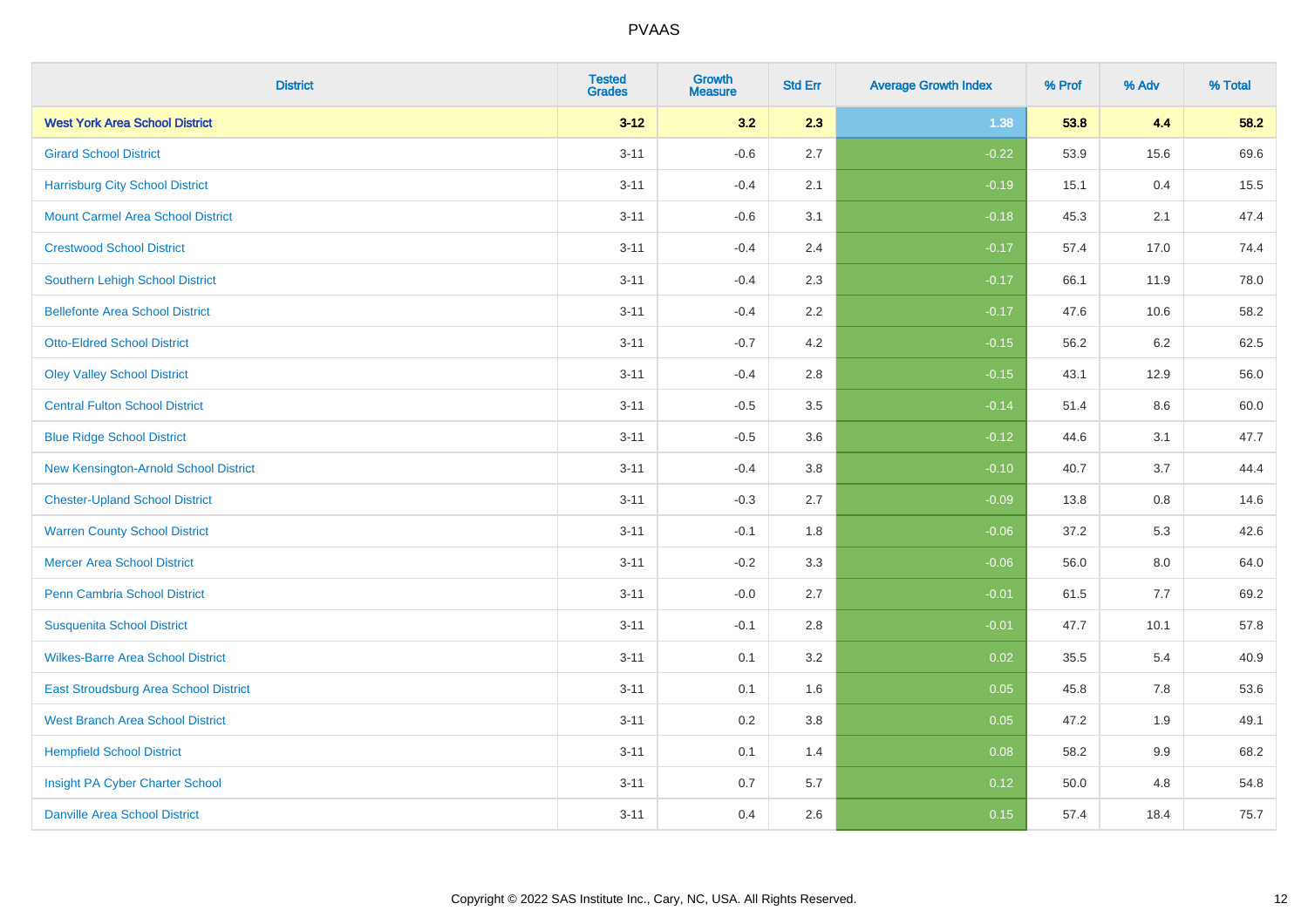| <b>District</b>                               | <b>Tested</b><br><b>Grades</b> | Growth<br><b>Measure</b> | <b>Std Err</b> | <b>Average Growth Index</b> | % Prof | % Adv   | % Total |
|-----------------------------------------------|--------------------------------|--------------------------|----------------|-----------------------------|--------|---------|---------|
| <b>West York Area School District</b>         | $3 - 12$                       | 3.2                      | 2.3            | 1.38                        | 53.8   | 4.4     | 58.2    |
| Northern Lebanon School District              | $3 - 11$                       | 0.4                      | 2.5            | 0.15                        | 28.0   | $3.0\,$ | 31.0    |
| <b>Brockway Area School District</b>          | $3 - 11$                       | 0.6                      | 3.6            | 0.16                        | 49.2   | 7.7     | 56.9    |
| <b>Jersey Shore Area School District</b>      | $3 - 11$                       | 0.5                      | 2.6            | 0.21                        | 47.1   | 9.2     | 56.2    |
| <b>Greenville Area School District</b>        | $3 - 11$                       | 0.7                      | 2.9            | 0.26                        | 53.4   | 6.9     | 60.3    |
| <b>Greater Latrobe School District</b>        | $3 - 11$                       | 0.6                      | 1.9            | 0.31                        | 55.5   | 14.1    | 69.5    |
| Lehigh Valley Academy Regional Charter School | $3 - 11$                       | 0.7                      | 2.3            | 0.32                        | 46.3   | 5.0     | 51.4    |
| <b>Lower Dauphin School District</b>          | $3 - 11$                       | 0.6                      | 1.9            | 0.33                        | 49.2   | 12.6    | 61.8    |
| <b>Lakeland School District</b>               | $3 - 11$                       | 1.1                      | 2.8            | 0.38                        | 48.6   | 3.7     | 52.3    |
| <b>Gateway School District</b>                | $3 - 11$                       | 0.8                      | 2.2            | 0.38                        | 52.1   | 13.8    | 65.9    |
| <b>South Eastern School District</b>          | $3 - 11$                       | 0.9                      | 2.4            | 0.39                        | 54.8   | 6.6     | 61.4    |
| <b>Galeton Area School District</b>           | $3 - 11$                       | 2.2                      | 5.3            | 0.42                        | 41.3   | 4.4     | 45.6    |
| <b>Union Area School District</b>             | $3 - 11$                       | 1.9                      | 4.3            | 0.44                        | 61.5   | 0.0     | 61.5    |
| <b>Upper Adams School District</b>            | $3 - 11$                       | 1.3                      | 2.9            | 0.47                        | 55.2   | 8.6     | 63.8    |
| <b>Hanover Area School District</b>           | $3 - 11$                       | 2.2                      | 4.6            | 0.48                        | 42.9   | 5.7     | 48.6    |
| <b>Schuylkill Valley School District</b>      | $3 - 11$                       | 1.4                      | 2.5            | 0.56                        | 55.1   | 10.2    | 65.3    |
| <b>Forbes Road School District</b>            | $3 - 11$                       | 2.8                      | 5.1            | 0.56                        | 41.4   | 10.3    | 51.7    |
| <b>Commodore Perry School District</b>        | $3 - 11$                       | 3.2                      | 5.5            | 0.58                        | 58.3   | 0.0     | 58.3    |
| <b>Laurel School District</b>                 | $3 - 11$                       | 1.8                      | 3.1            | 0.59                        | 70.1   | 2.3     | 72.4    |
| <b>United School District</b>                 | $3 - 11$                       | 2.1                      | 3.4            | 0.63                        | 60.3   | 6.6     | 66.9    |
| <b>Athens Area School District</b>            | $3 - 11$                       | 1.6                      | 2.5            | 0.64                        | 46.9   | 7.6     | 54.5    |
| <b>Marple Newtown School District</b>         | $3 - 11$                       | 2.0                      | 2.4            | 0.81                        | 57.6   | 12.8    | 70.4    |
| <b>Mcguffey School District</b>               | $3 - 11$                       | 2.1                      | 2.6            | 0.81                        | 57.7   | 3.1     | 60.8    |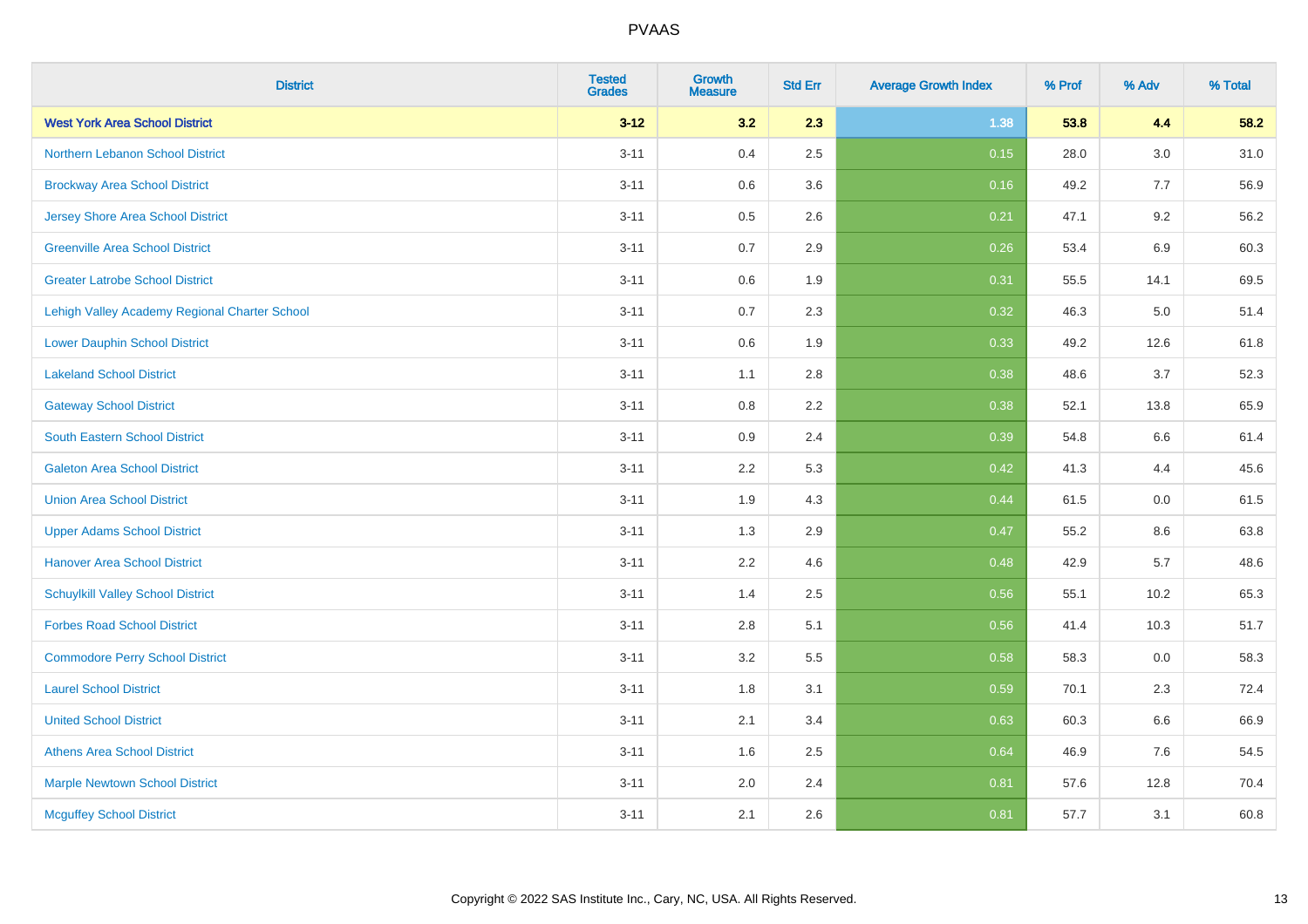| <b>District</b>                                | <b>Tested</b><br><b>Grades</b> | <b>Growth</b><br><b>Measure</b> | <b>Std Err</b> | <b>Average Growth Index</b> | % Prof | % Adv | % Total |
|------------------------------------------------|--------------------------------|---------------------------------|----------------|-----------------------------|--------|-------|---------|
| <b>West York Area School District</b>          | $3 - 12$                       | 3.2                             | 2.3            | 1.38                        | 53.8   | 4.4   | 58.2    |
| West Jefferson Hills School District           | $3 - 11$                       | 1.8                             | 2.1            | 0.88                        | 55.7   | 20.8  | 76.4    |
| South Fayette Township School District         | $3 - 11$                       | 1.7                             | 2.0            | 0.88                        | 61.0   | 26.5  | 87.6    |
| <b>Bedford Area School District</b>            | $3 - 11$                       | 2.5                             | 2.6            | 0.93                        | 48.5   | 10.0  | 58.5    |
| Northwestern Lehigh School District            | $3 - 11$                       | 2.2                             | 2.3            | 0.93                        | 53.3   | 9.7   | 63.0    |
| <b>Keystone School District</b>                | $3 - 11$                       | 3.1                             | 3.3            | 0.94                        | 50.6   | 6.5   | 57.1    |
| <b>Baldwin-Whitehall School District</b>       | $3 - 11$                       | 1.8                             | 1.9            | 0.94                        | 58.6   | 8.6   | 67.1    |
| <b>Clairton City School District</b>           | $3 - 11$                       | 3.5                             | 3.7            | 0.95                        | 13.4   | 0.0   | 13.4    |
| <b>Lower Moreland Township School District</b> | $3 - 11$                       | 2.0                             | 2.2            | 0.95                        | 62.8   | 17.0  | 79.8    |
| <b>Berlin Brothersvalley School District</b>   | $3 - 11$                       | 4.0                             | 4.2            | 0.96                        | 48.8   | 14.0  | 62.8    |
| <b>Hopewell Area School District</b>           | $3 - 11$                       | 2.6                             | 2.7            | 0.97                        | 58.4   | 4.0   | 62.4    |
| <b>Bensalem Township School District</b>       | $3 - 11$                       | 1.6                             | 1.6            | 0.98                        | 38.8   | 8.3   | 47.1    |
| <b>Tunkhannock Area School District</b>        | $3 - 11$                       | 2.3                             | 2.2            | 1.01                        | 44.9   | 9.6   | 54.6    |
| <b>Manheim Central School District</b>         | $3 - 11$                       | 2.1                             | 2.1            | 1.01                        | 53.2   | 11.6  | 64.8    |
| <b>Franklin Regional School District</b>       | $3 - 11$                       | 2.0                             | 1.9            | 1.02                        | 66.7   | 15.5  | 82.1    |
| <b>Williamsport Area School District</b>       | $3 - 11$                       | 1.9                             | 1.8            | 1.04                        | 44.1   | 12.8  | 56.9    |
| <b>General Mclane School District</b>          | $3 - 11$                       | 3.1                             | 2.9            | 1.07                        | 62.3   | 4.9   | 67.2    |
| Meyersdale Area School District                | $3 - 11$                       | 4.2                             | 4.0            | 1.07                        | 43.1   | 6.9   | 50.0    |
| Leechburg Area School District                 | $3 - 11$                       | 4.4                             | 4.0            | 1.09                        | 47.8   | 19.6  | 67.4    |
| Morrisville Borough School District            | $3 - 11$                       | 4.8                             | 4.3            | 1.10                        | 30.2   | 2.3   | 32.6    |
| <b>Tidioute Community Charter School</b>       | $3 - 11$                       | 5.7                             | 5.1            | 1.11                        | 34.4   | 21.9  | 56.2    |
| Esperanza Cyber Charter School                 | $3 - 11$                       | 7.1                             | 6.1            | 1.16                        | 9.1    | 0.0   | 9.1     |
| <b>Central Cambria School District</b>         | $3 - 11$                       | 3.0                             | 2.5            | 1.17                        | 56.2   | 9.7   | 66.0    |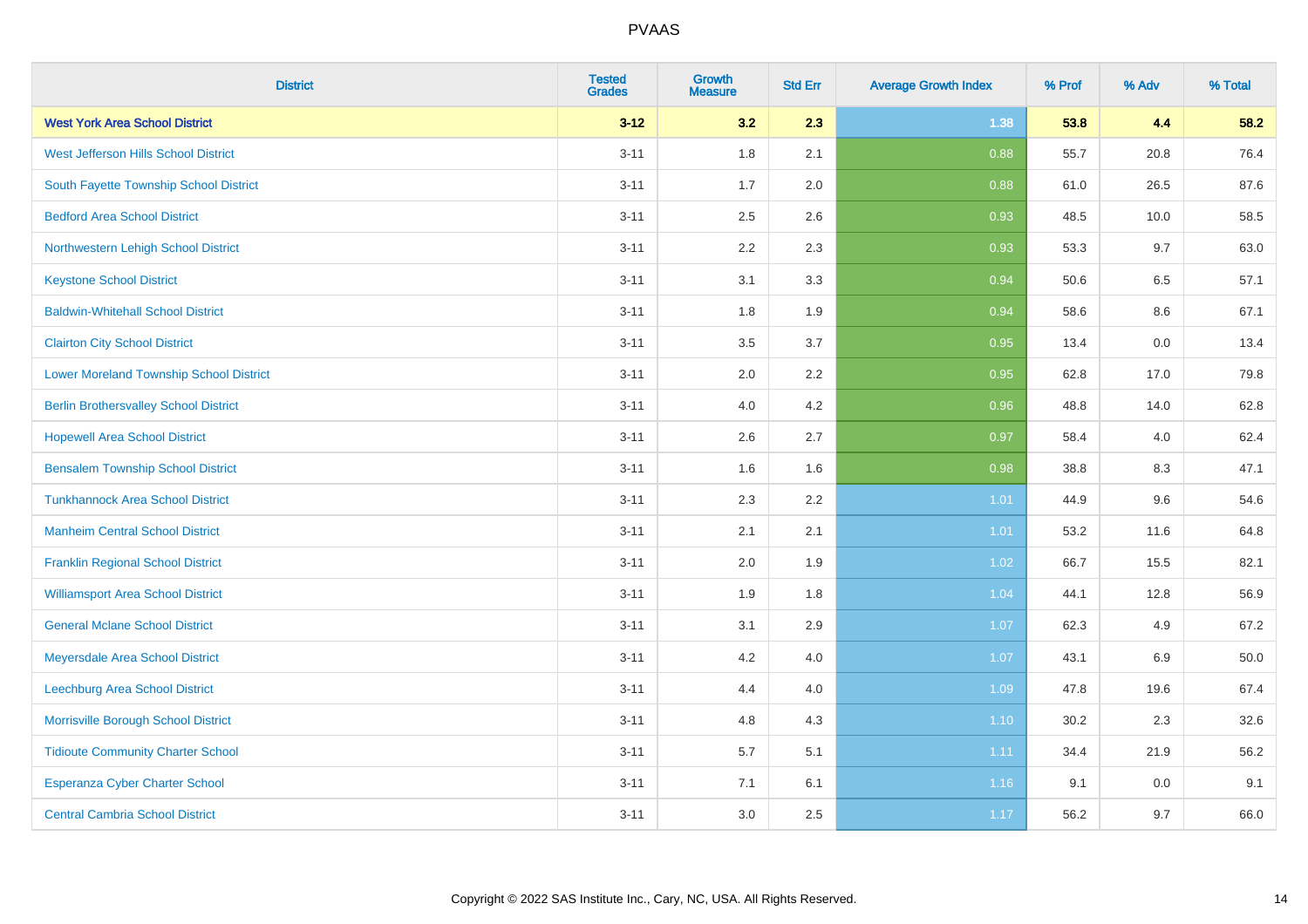| <b>District</b>                           | <b>Tested</b><br><b>Grades</b> | <b>Growth</b><br><b>Measure</b> | <b>Std Err</b> | <b>Average Growth Index</b> | % Prof | % Adv | % Total |
|-------------------------------------------|--------------------------------|---------------------------------|----------------|-----------------------------|--------|-------|---------|
| <b>West York Area School District</b>     | $3 - 12$                       | 3.2                             | 2.3            | 1.38                        | 53.8   | 4.4   | 58.2    |
| <b>Port Allegany School District</b>      | $3 - 11$                       | 4.4                             | 3.6            | 1.21                        | 28.1   | 9.4   | 37.5    |
| <b>Halifax Area School District</b>       | $3 - 11$                       | 4.7                             | 3.9            | 1.22                        | 61.5   | 9.6   | 71.2    |
| <b>Line Mountain School District</b>      | $3 - 11$                       | 4.1                             | 3.2            | 1.27                        | 52.9   | 9.2   | 62.1    |
| <b>Fairview School District</b>           | $3 - 11$                       | 3.4                             | 2.6            | $1.32$                      | 57.2   | 17.6  | 74.8    |
| <b>Spring Cove School District</b>        | $3 - 11$                       | 3.4                             | 2.5            | 1.33                        | 47.8   | 12.7  | 60.4    |
| <b>Ligonier Valley School District</b>    | $3 - 11$                       | 4.2                             | 3.1            | 1.34                        | 59.1   | 10.3  | 69.5    |
| <b>Pottsgrove School District</b>         | $3 - 11$                       | 2.8                             | 2.0            | 1.35                        | 44.0   | 10.0  | 53.9    |
| <b>Methacton School District</b>          | $3 - 11$                       | 2.5                             | 1.7            | 1.43                        | 62.5   | 16.4  | 79.0    |
| <b>Towanda Area School District</b>       | $3 - 11$                       | 4.0                             | 2.8            | 1.44                        | 39.4   | 6.6   | 46.0    |
| <b>Punxsutawney Area School District</b>  | $3 - 11$                       | 4.2                             | 2.9            | 1.45                        | 55.0   | 5.5   | 60.6    |
| <b>Everett Area School District</b>       | $3 - 11$                       | 5.0                             | 3.4            | 1.47                        | 60.5   | 1.3   | 61.8    |
| New Brighton Area School District         | $3 - 11$                       | 4.6                             | 3.1            | 1.47                        | 60.9   | 5.8   | 66.7    |
| <b>Burrell School District</b>            | $3 - 11$                       | 4.5                             | 3.1            | 1.48                        | 58.5   | 13.8  | 72.3    |
| <b>Warrior Run School District</b>        | $3 - 11$                       | 4.6                             | 3.0            | 1.51                        | 40.9   | 8.1   | 49.0    |
| <b>Armstrong School District</b>          | $3 - 11$                       | 2.6                             | 1.7            | 1.53                        | 51.5   | 6.1   | 57.6    |
| <b>Pleasant Valley School District</b>    | $3 - 11$                       | 3.1                             | 2.0            | 1.57                        | 57.2   | 5.5   | 62.8    |
| Millersburg Area School District          | $3 - 11$                       | 6.2                             | 3.8            | 1.63                        | 51.8   | 7.4   | 59.3    |
| <b>Conrad Weiser Area School District</b> | $3 - 11$                       | 3.6                             | 2.2            | 1.63                        | 52.1   | 2.1   | 54.2    |
| <b>Central Bucks School District</b>      | $3 - 11$                       | 1.6                             | 0.9            | 1.66                        | 63.0   | 16.8  | 79.8    |
| <b>Reach Cyber Charter School</b>         | $3 - 11$                       | 8.1                             | 4.7            | 1.72                        | 42.4   | 4.6   | 47.0    |
| <b>Northgate School District</b>          | $3 - 11$                       | 6.3                             | 3.6            | 1.73                        | 53.3   | 16.7  | 70.0    |
| <b>Bentworth School District</b>          | $3 - 11$                       | 5.7                             | 3.2            | 1.75                        | 44.2   | 19.5  | 63.6    |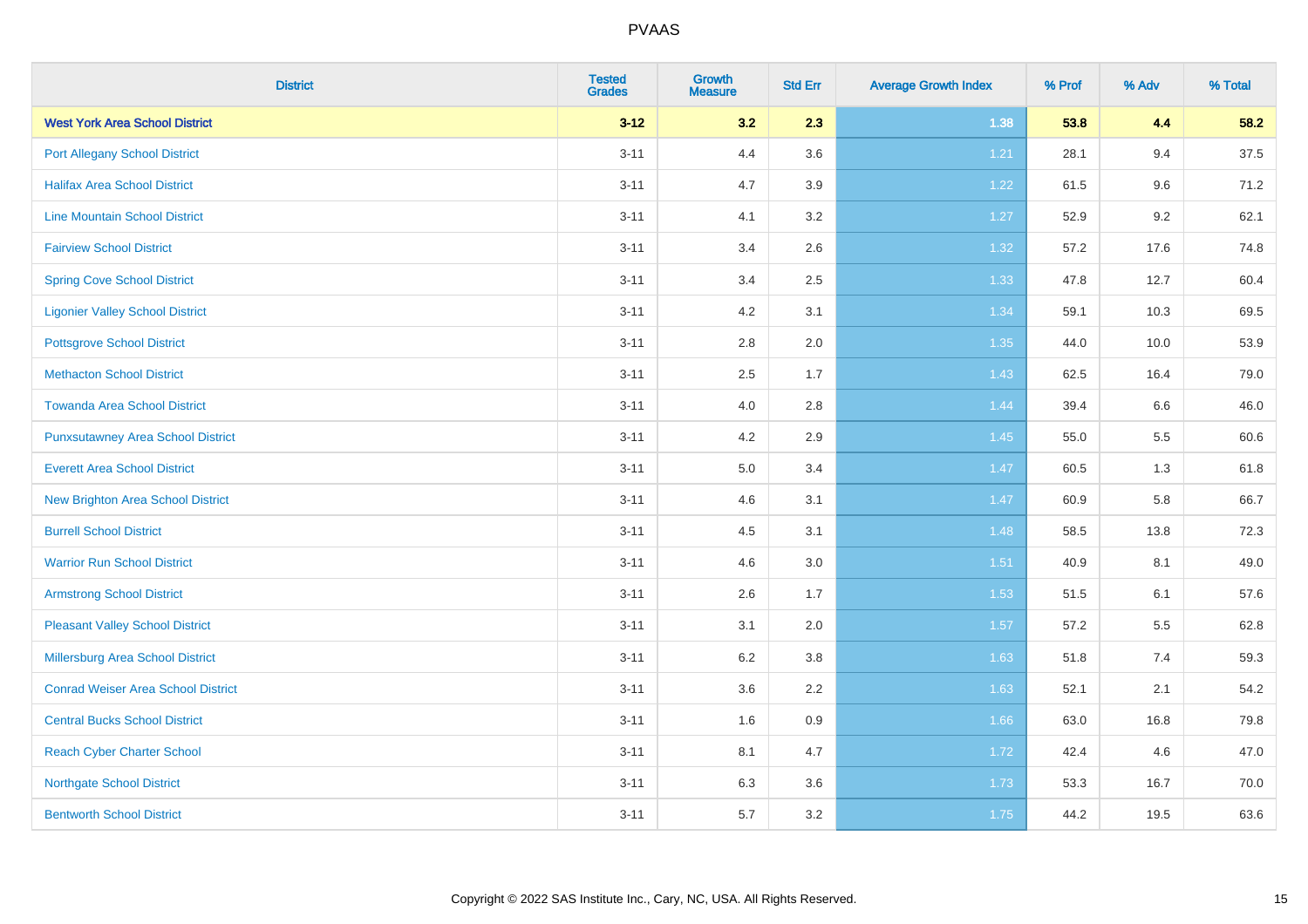| <b>District</b>                                  | <b>Tested</b><br><b>Grades</b> | <b>Growth</b><br><b>Measure</b> | <b>Std Err</b> | <b>Average Growth Index</b> | % Prof | % Adv | % Total |
|--------------------------------------------------|--------------------------------|---------------------------------|----------------|-----------------------------|--------|-------|---------|
| <b>West York Area School District</b>            | $3 - 12$                       | 3.2                             | 2.3            | 1.38                        | 53.8   | 4.4   | 58.2    |
| <b>Salisbury Township School District</b>        | $3 - 11$                       | 6.3                             | 3.6            | 1.77                        | 46.2   | 6.6   | 52.8    |
| York Academy Regional Charter School             | $3 - 11$                       | 9.0                             | 5.0            | 1.79                        | 55.2   | 0.0   | 55.2    |
| <b>Laurel Highlands School District</b>          | $3 - 11$                       | 4.3                             | 2.4            | 1.81                        | 44.9   | 9.6   | 54.5    |
| <b>Hanover Public School District</b>            | $3 - 11$                       | 5.2                             | 2.8            | 1.83                        | 52.2   | 14.4  | 66.7    |
| <b>Blacklick Valley School District</b>          | $3 - 11$                       | $8.0\,$                         | 4.3            | 1.85                        | 34.1   | 0.0   | 34.1    |
| <b>Uniontown Area School District</b>            | $3 - 11$                       | $6.0\,$                         | 3.2            | 1.87                        | 62.4   | 5.9   | 68.2    |
| <b>Sharon City School District</b>               | $3 - 11$                       | 4.9                             | 2.6            | 1.87                        | 48.2   | 5.3   | 53.4    |
| <b>Steel Valley School District</b>              | $3 - 11$                       | 6.5                             | 3.4            | 1.89                        | 50.7   | 5.6   | 56.3    |
| <b>Western Wayne School District</b>             | $3 - 11$                       | $5.6\,$                         | 2.9            | 1.93                        | 41.3   | 17.4  | 58.7    |
| <b>Blackhawk School District</b>                 | $3 - 11$                       | 4.7                             | 2.3            | 2.01                        | 55.8   | 8.8   | 64.6    |
| Millcreek Township School District               | $3 - 11$                       | 3.1                             | 1.5            | 2.06                        | 55.6   | 14.2  | 69.7    |
| <b>Coudersport Area School District</b>          | $3 - 11$                       | 7.7                             | 3.7            | 2.06                        | 55.7   | 8.2   | 63.9    |
| <b>Keystone Oaks School District</b>             | $3 - 11$                       | $5.5\,$                         | 2.6            | 2.07                        | 53.2   | 12.1  | 65.4    |
| Community Academy Of Philadelphia Charter School | $3 - 11$                       | 5.8                             | 2.7            | 2.12                        | 26.7   | 0.9   | 27.6    |
| Pennsylvania Leadership Charter School           | $3 - 11$                       | 4.6                             | 2.2            | 2.13                        | 55.4   | 11.2  | 66.7    |
| <b>Allegheny Valley School District</b>          | $3 - 11$                       | 8.5                             | 3.9            | 2.17                        | 53.1   | 12.2  | 65.3    |
| <b>Carlynton School District</b>                 | $3 - 11$                       | 7.3                             | 3.3            | 2.22                        | 41.0   | 10.5  | 51.6    |
| <b>Agora Cyber Charter School</b>                | $3 - 11$                       | 5.8                             | 2.6            | 2.28                        | 42.8   | 6.6   | 49.4    |
| <b>Wilson Area School District</b>               | $3 - 11$                       | 6.0                             | 2.6            | 2.30                        | 48.7   | 8.5   | 57.2    |
| <b>Brookville Area School District</b>           | $3 - 11$                       | 6.9                             | 3.0            | 2.30                        | 55.2   | 15.6  | 70.8    |
| <b>Richland School District</b>                  | $3 - 11$                       | 6.7                             | 2.9            | 2.33                        | 62.2   | 19.2  | 81.4    |
| <b>Governor Mifflin School District</b>          | $3 - 11$                       | 4.1                             | 1.8            | 2.33                        | 42.5   | 7.2   | 49.7    |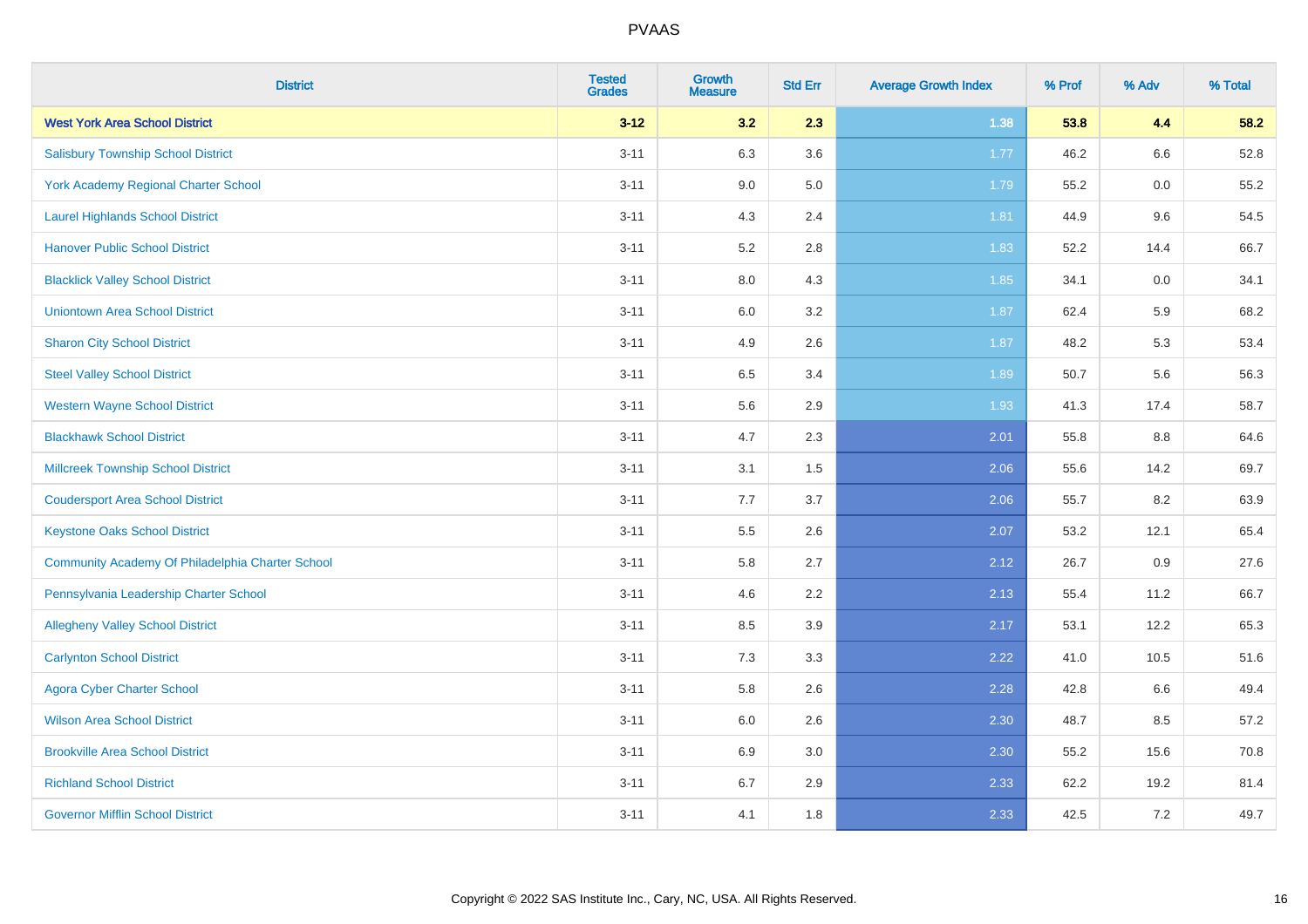| <b>District</b>                             | <b>Tested</b><br><b>Grades</b> | <b>Growth</b><br><b>Measure</b> | <b>Std Err</b> | <b>Average Growth Index</b> | % Prof | % Adv | % Total |
|---------------------------------------------|--------------------------------|---------------------------------|----------------|-----------------------------|--------|-------|---------|
| <b>West York Area School District</b>       | $3 - 12$                       | 3.2                             | 2.3            | 1.38                        | 53.8   | 4.4   | 58.2    |
| <b>Franklin Area School District</b>        | $3 - 11$                       | 6.6                             | 2.8            | 2.34                        | 48.2   | 4.5   | 52.7    |
| <b>Hampton Township School District</b>     | $3 - 11$                       | 5.1                             | 2.2            | 2.35                        | 54.0   | 28.2  | 82.2    |
| <b>New Foundations Charter School</b>       | $3 - 11$                       | 5.4                             | 2.2            | 2.41                        | 47.2   | 2.5   | 49.8    |
| <b>Wattsburg Area School District</b>       | $3 - 11$                       | 6.5                             | 2.7            | 2.43                        | 42.7   | 7.6   | 50.3    |
| <b>Belle Vernon Area School District</b>    | $3 - 11$                       | 6.5                             | 2.6            | 2.44                        | 55.6   | 11.1  | 66.7    |
| Wilmington Area School District             | $3 - 11$                       | 7.5                             | 3.0            | 2.48                        | 55.1   | 5.1   | 60.2    |
| <b>Shenandoah Valley School District</b>    | $3 - 11$                       | 9.7                             | 3.9            | 2.49                        | 28.3   | 5.0   | 33.3    |
| Northampton Area School District            | $3 - 11$                       | 4.0                             | 1.6            | 2.51                        | 52.3   | 10.8  | 63.1    |
| <b>Clarion Area School District</b>         | $3 - 11$                       | 10.3                            | 4.1            | 2.51                        | 45.4   | 14.6  | 60.0    |
| Renaissance Academy Charter School          | $3 - 11$                       | 8.3                             | 3.3            | 2.54                        | 45.6   | 22.8  | 68.4    |
| <b>New Hope-Solebury School District</b>    | $3 - 11$                       | 7.5                             | 2.9            | 2.57                        | 68.2   | 22.7  | 90.9    |
| <b>Penncrest School District</b>            | $3 - 11$                       | 5.7                             | 2.2            | 2.57                        | 47.2   | 7.1   | 54.3    |
| <b>Kennett Consolidated School District</b> | $3 - 11$                       | 4.8                             | 1.8            | 2.61                        | 52.5   | 10.7  | 63.2    |
| <b>Spring Grove Area School District</b>    | $3 - 11$                       | 5.6                             | 2.1            | 2.68                        | 55.1   | 15.0  | 70.1    |
| <b>Homer-Center School District</b>         | $3 - 11$                       | 9.7                             | 3.6            | 2.70                        | 45.1   | 17.2  | 62.3    |
| <b>Warwick School District</b>              | $3 - 11$                       | 5.2                             | 1.9            | 2.76                        | 46.4   | 17.0  | 63.3    |
| <b>Peters Township School District</b>      | $3 - 11$                       | 5.0                             | 1.8            | 2.76                        | 59.8   | 26.1  | 85.9    |
| <b>Jenkintown School District</b>           | $3 - 11$                       | 12.5                            | 4.4            | 2.84                        | 54.6   | 29.6  | 84.1    |
| <b>Stroudsburg Area School District</b>     | $3 - 11$                       | 5.5                             | 1.9            | 2.88                        | 48.1   | 4.2   | 52.3    |
| Hollidaysburg Area School District          | $3 - 11$                       | 6.0                             | 2.1            | 2.88                        | 57.1   | 12.3  | 69.4    |
| Palmyra Area School District                | $3 - 11$                       | 5.6                             | 1.9            | 2.96                        | 56.4   | 15.6  | 72.0    |
| Montgomery Area School District             | $3 - 11$                       | 10.7                            | 3.6            | 2.96                        | 48.7   | 12.4  | 61.1    |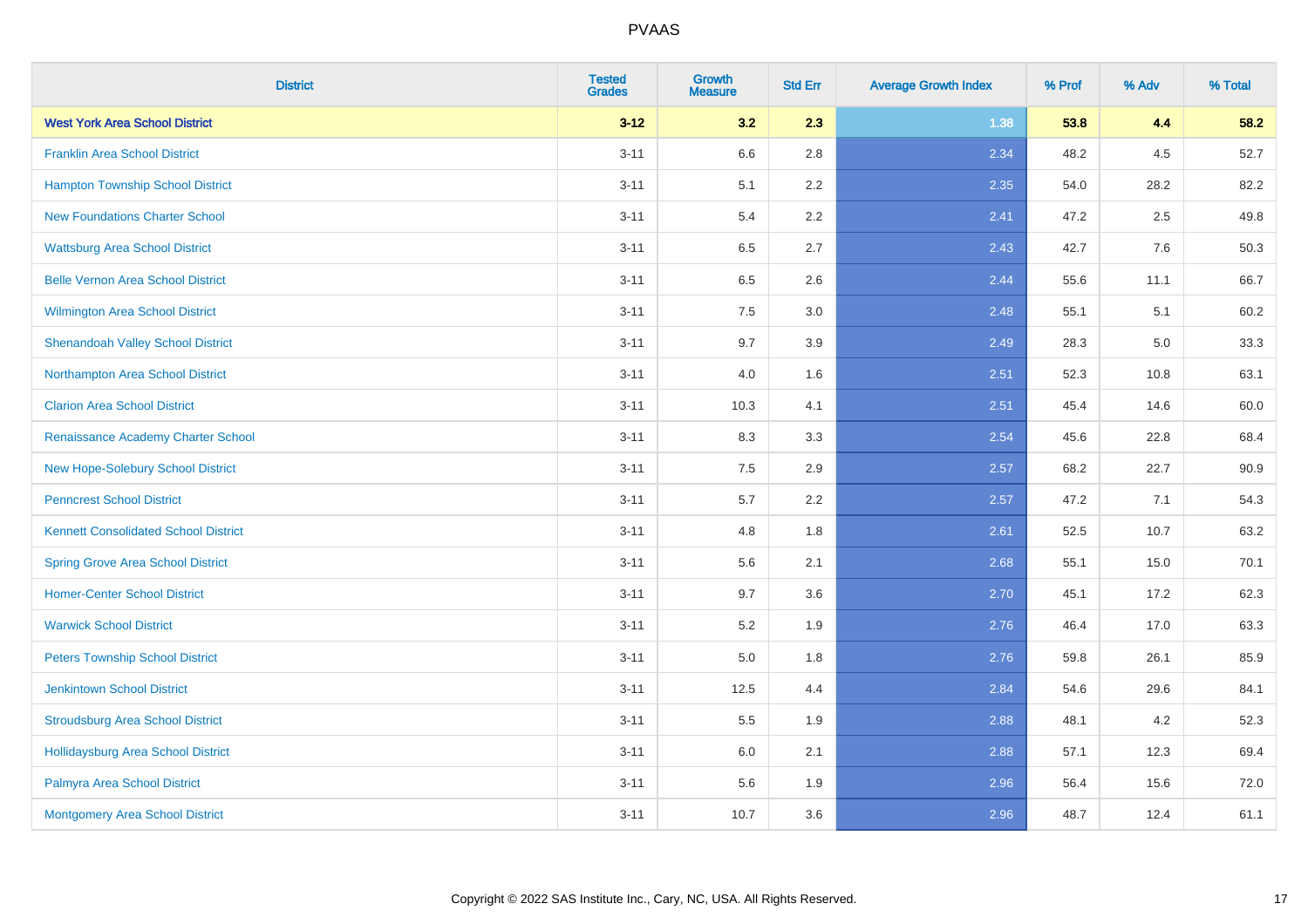| <b>District</b>                           | <b>Tested</b><br><b>Grades</b> | <b>Growth</b><br><b>Measure</b> | <b>Std Err</b> | <b>Average Growth Index</b> | % Prof | % Adv   | % Total |
|-------------------------------------------|--------------------------------|---------------------------------|----------------|-----------------------------|--------|---------|---------|
| <b>West York Area School District</b>     | $3 - 12$                       | 3.2                             | 2.3            | 1.38                        | 53.8   | 4.4     | 58.2    |
| <b>Neshaminy School District</b>          | $3 - 11$                       | 4.0                             | 1.3            | 3.02                        | 58.7   | $9.5\,$ | 68.2    |
| Northeastern York School District         | $3 - 11$                       | 5.9                             | 2.0            | 3.03                        | 51.1   | 16.6    | 67.6    |
| <b>Northern Cambria School District</b>   | $3 - 11$                       | 10.0                            | 3.3            | 3.04                        | 47.4   | 5.1     | 52.6    |
| Saint Marys Area School District          | $3 - 11$                       | 7.8                             | 2.6            | 3.04                        | 57.0   | 8.2     | 65.2    |
| <b>Connellsville Area School District</b> | $3 - 11$                       | 6.1                             | 2.0            | 3.05                        | 45.4   | 7.8     | 53.2    |
| <b>Ephrata Area School District</b>       | $3 - 11$                       | 5.6                             | 1.8            | 3.12                        | 54.7   | 9.5     | 64.2    |
| <b>Avon Grove Charter School</b>          | $3 - 11$                       | 9.0                             | 2.9            | 3.13                        | 58.8   | 16.7    | 75.5    |
| <b>Bethel Park School District</b>        | $3 - 11$                       | 5.6                             | 1.8            | 3.18                        | 65.3   | 18.6    | 83.9    |
| <b>Jamestown Area School District</b>     | $3 - 11$                       | 13.5                            | 4.2            | 3.19                        | 64.4   | 13.3    | 77.8    |
| <b>Sayre Area School District</b>         | $3 - 11$                       | 11.2                            | 3.5            | 3.20                        | 52.2   | 7.5     | 59.7    |
| <b>Wayne Highlands School District</b>    | $3 - 11$                       | 7.8                             | 2.4            | 3.23                        | 52.3   | 13.1    | 65.4    |
| <b>East Penn School District</b>          | $3 - 11$                       | 4.1                             | 1.3            | 3.27                        | 55.8   | 11.5    | 67.3    |
| Mechanicsburg Area School District        | $3 - 11$                       | 5.9                             | 1.8            | 3.29                        | 57.2   | 13.7    | 70.9    |
| <b>Central Dauphin School District</b>    | $3 - 11$                       | 4.4                             | 1.3            | 3.32                        | 53.3   | 7.4     | 60.7    |
| Mastery Charter School - Hardy Williams   | $3 - 11$                       | 11.4                            | 3.4            | 3.33                        | 44.3   | 5.7     | 50.0    |
| Pennsylvania Virtual Charter School       | $3 - 11$                       | 11.8                            | 3.5            | 3.37                        | 56.5   | 11.1    | 67.6    |
| <b>School Lane Charter School</b>         | $3 - 11$                       | 12.4                            | 3.6            | 3.43                        | 59.1   | 9.8     | 68.9    |
| <b>Whitehall-Coplay School District</b>   | $3 - 11$                       | 6.1                             | 1.8            | 3.45                        | 49.3   | 7.4     | 56.6    |
| <b>Hamburg Area School District</b>       | $3 - 11$                       | 8.9                             | 2.5            | 3.63                        | 43.5   | 8.2     | 51.7    |
| <b>Eastern York School District</b>       | $3 - 11$                       | 9.6                             | 2.6            | 3.71                        | 56.3   | 12.6    | 68.9    |
| <b>Midd-West School District</b>          | $3 - 11$                       | 10.3                            | 2.7            | 3.80                        | 58.0   | 13.4    | 71.4    |
| <b>Octorara Area School District</b>      | $3 - 11$                       | 9.1                             | 2.4            | 3.82                        | 52.1   | 8.5     | 60.6    |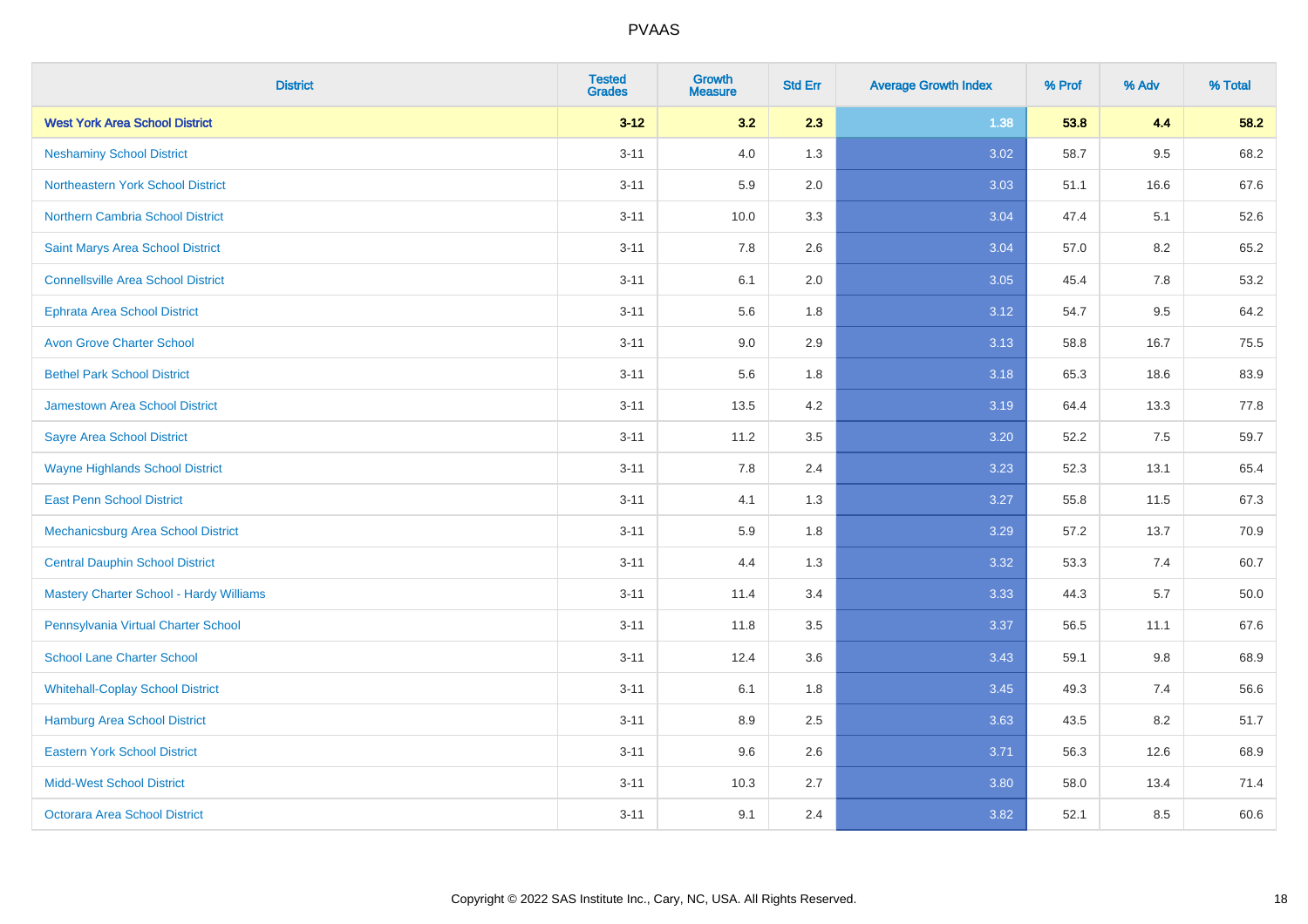| <b>District</b>                               | <b>Tested</b><br><b>Grades</b> | <b>Growth</b><br><b>Measure</b> | <b>Std Err</b> | <b>Average Growth Index</b> | % Prof | % Adv | % Total |
|-----------------------------------------------|--------------------------------|---------------------------------|----------------|-----------------------------|--------|-------|---------|
| <b>West York Area School District</b>         | $3 - 12$                       | 3.2                             | 2.3            | 1.38                        | 53.8   | 4.4   | 58.2    |
| <b>Eastern Lebanon County School District</b> | $3 - 11$                       | 8.6                             | $2.2\,$        | 3.84                        | 48.8   | 11.4  | 60.3    |
| Lake-Lehman School District                   | $3 - 11$                       | 10.8                            | 2.7            | 3.93                        | 55.3   | 7.9   | 63.2    |
| <b>Greenwood School District</b>              | $3 - 11$                       | 15.9                            | 3.9            | 4.11                        | 50.0   | 25.0  | 75.0    |
| <b>Moon Area School District</b>              | $3 - 11$                       | 8.2                             | 1.9            | 4.25                        | 58.7   | 18.5  | 77.2    |
| <b>Parkland School District</b>               | $3 - 11$                       | 5.3                             | 1.2            | 4.30                        | 58.0   | 22.3  | 80.4    |
| <b>Iroquois School District</b>               | $3 - 11$                       | 13.1                            | 3.0            | 4.35                        | 48.2   | 7.8   | 56.0    |
| <b>Spring-Ford Area School District</b>       | $3 - 11$                       | 6.0                             | 1.3            | 4.46                        | 60.8   | 16.5  | 77.4    |
| Northern Bedford County School District       | $3 - 11$                       | 16.5                            | 3.6            | 4.58                        | 51.7   | 20.0  | 71.7    |
| <b>Littlestown Area School District</b>       | $3 - 11$                       | 11.4                            | 2.5            | 4.62                        | 55.2   | 10.4  | 65.6    |
| <b>Conestoga Valley School District</b>       | $3 - 11$                       | 8.7                             | 1.8            | 4.69                        | 60.3   | 13.5  | 73.8    |
| <b>Derry Area School District</b>             | $3 - 11$                       | 13.2                            | 2.8            | 4.69                        | 60.0   | 12.5  | 72.5    |
| <b>Fort Leboeuf School District</b>           | $3 - 11$                       | 11.7                            | 2.5            | 4.73                        | 48.5   | 21.1  | 69.6    |
| <b>Shippensburg Area School District</b>      | $3 - 11$                       | 9.3                             | 1.9            | 4.84                        | 53.1   | 10.2  | 63.3    |
| <b>York Suburban School District</b>          | $3 - 11$                       | 10.1                            | 2.1            | 4.91                        | 53.5   | 27.8  | 81.3    |
| <b>West Perry School District</b>             | $3 - 11$                       | 12.5                            | 2.5            | 4.99                        | 56.6   | 8.4   | 65.0    |
| <b>Cornwall-Lebanon School District</b>       | $3 - 11$                       | 8.3                             | 1.6            | 5.08                        | 47.2   | 8.4   | 55.6    |
| <b>Cocalico School District</b>               | $3 - 11$                       | 10.6                            | 2.0            | 5.18                        | 50.8   | 14.1  | 64.8    |
| <b>Haverford Township School District</b>     | $3 - 11$                       | 8.0                             | 1.5            | 5.27                        | 53.0   | 25.5  | 78.6    |
| Fox Chapel Area School District               | $3 - 11$                       | 9.8                             | 1.8            | 5.36                        | 56.6   | 28.6  | 85.2    |
| <b>Mifflin County School District</b>         | $3 - 11$                       | 9.1                             | 1.7            | 5.49                        | 47.1   | 6.7   | 53.8    |
| <b>Unionville-Chadds Ford School District</b> | $3 - 11$                       | 17.1                            | 3.1            | 5.51                        | 68.1   | 13.2  | 81.3    |
| <b>Mountain View School District</b>          | $3 - 11$                       | 20.9                            | 3.5            | 5.91                        | 57.8   | 20.3  | 78.1    |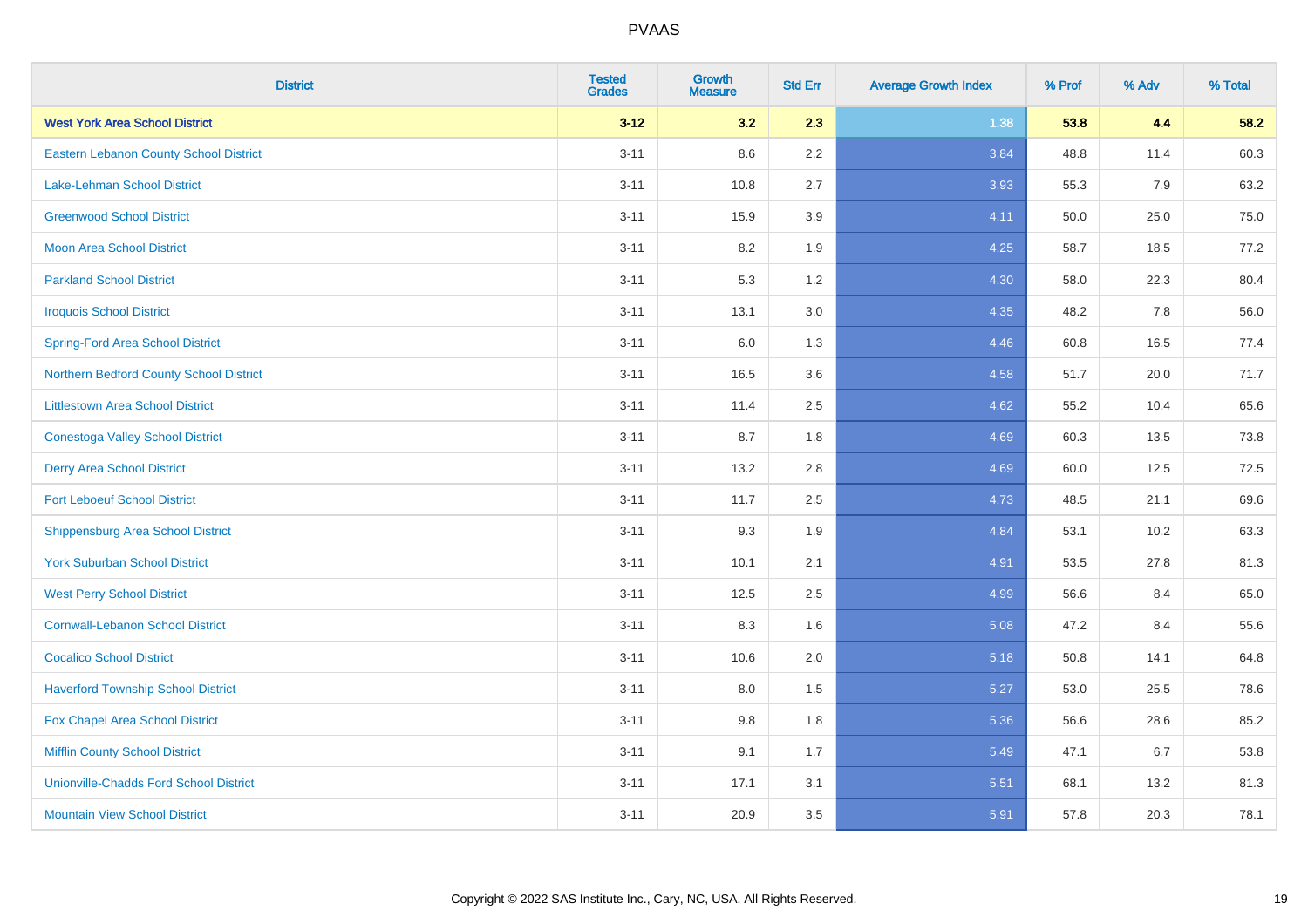| <b>District</b>                          | <b>Tested</b><br><b>Grades</b> | <b>Growth</b><br><b>Measure</b> | <b>Std Err</b> | <b>Average Growth Index</b> | % Prof | % Adv | % Total |
|------------------------------------------|--------------------------------|---------------------------------|----------------|-----------------------------|--------|-------|---------|
| <b>West York Area School District</b>    | $3 - 12$                       | 3.2                             | 2.3            | 1.38                        | 53.8   | 4.4   | 58.2    |
| <b>Saucon Valley School District</b>     | $3 - 11$                       | 14.7                            | 2.5            | 5.98                        | 48.7   | 20.2  | 69.0    |
| <b>Abington Heights School District</b>  | $3 - 11$                       | 13.5                            | 2.2            | 6.27                        | 58.3   | 16.2  | 74.5    |
| <b>Pine-Richland School District</b>     | $3 - 11$                       | 11.5                            | 1.8            | 6.31                        | 60.6   | 24.4  | 85.0    |
| <b>Deer Lakes School District</b>        | $3 - 11$                       | 17.0                            | 2.7            | 6.32                        | 61.5   | 16.4  | 77.9    |
| <b>Hazleton Area School District</b>     | $3 - 11$                       | 9.6                             | 1.4            | 6.77                        | 45.0   | 7.8   | 52.9    |
| Southern York County School District     | $3 - 11$                       | 14.2                            | 2.1            | 6.91                        | 55.1   | 18.1  | 73.1    |
| <b>Delaware Valley School District</b>   | $3 - 11$                       | 12.6                            | 1.8            | 6.93                        | 55.2   | 16.2  | 71.4    |
| <b>Reading School District</b>           | $3 - 11$                       | 10.1                            | 1.4            | 7.25                        | 24.7   | 2.4   | 27.2    |
| <b>Valley View School District</b>       | $3 - 11$                       | 18.1                            | 2.4            | 7.42                        | 53.7   | 14.7  | 68.4    |
| Pennsylvania Cyber Charter School        | $3 - 11$                       | 11.6                            | 1.5            | 7.54                        | 46.3   | 5.0   | 51.3    |
| <b>Upper Merion Area School District</b> | $3 - 11$                       | 15.3                            | 2.0            | 7.62                        | 59.3   | 19.3  | 78.6    |
| <b>Council Rock School District</b>      | $3 - 11$                       | 8.9                             | 1.2            | 7.65                        | 62.8   | 16.6  | 79.4    |
| <b>Penn-Trafford School District</b>     | $3 - 11$                       | 13.4                            | 1.7            | 7.87                        | 62.3   | 21.9  | 84.2    |
| <b>Pennsbury School District</b>         | $3 - 11$                       | 11.7                            | 1.5            | 7.90                        | 60.1   | 21.3  | 81.3    |
| <b>Great Valley School District</b>      | $3 - 11$                       | 15.0                            | 1.9            | 7.98                        | 50.0   | 35.0  | 85.0    |
| Northern York County School District     | $3 - 11$                       | 15.6                            | 2.0            | 7.98                        | 57.4   | 11.5  | 68.8    |
| <b>Springfield School District</b>       | $3 - 11$                       | 13.8                            | 1.7            | 7.99                        | 60.9   | 21.5  | 82.4    |
| <b>Bethlehem Area School District</b>    | $3 - 11$                       | 9.3                             | 1.1            | 8.15                        | 44.7   | 12.0  | 56.7    |
| <b>Colonial School District</b>          | $3 - 11$                       | 14.0                            | 1.7            | 8.21                        | 60.2   | 19.6  | 79.8    |
| <b>Souderton Area School District</b>    | $3 - 11$                       | 12.4                            | 1.5            | 8.28                        | 61.7   | 15.2  | 76.9    |
| <b>North Penn School District</b>        | $3 - 11$                       | 9.1                             | 1.1            | 8.36                        | 55.8   | 17.0  | 72.8    |
| <b>Dallastown Area School District</b>   | $3 - 11$                       | 13.5                            | 1.5            | 8.84                        | 56.0   | 17.9  | 73.8    |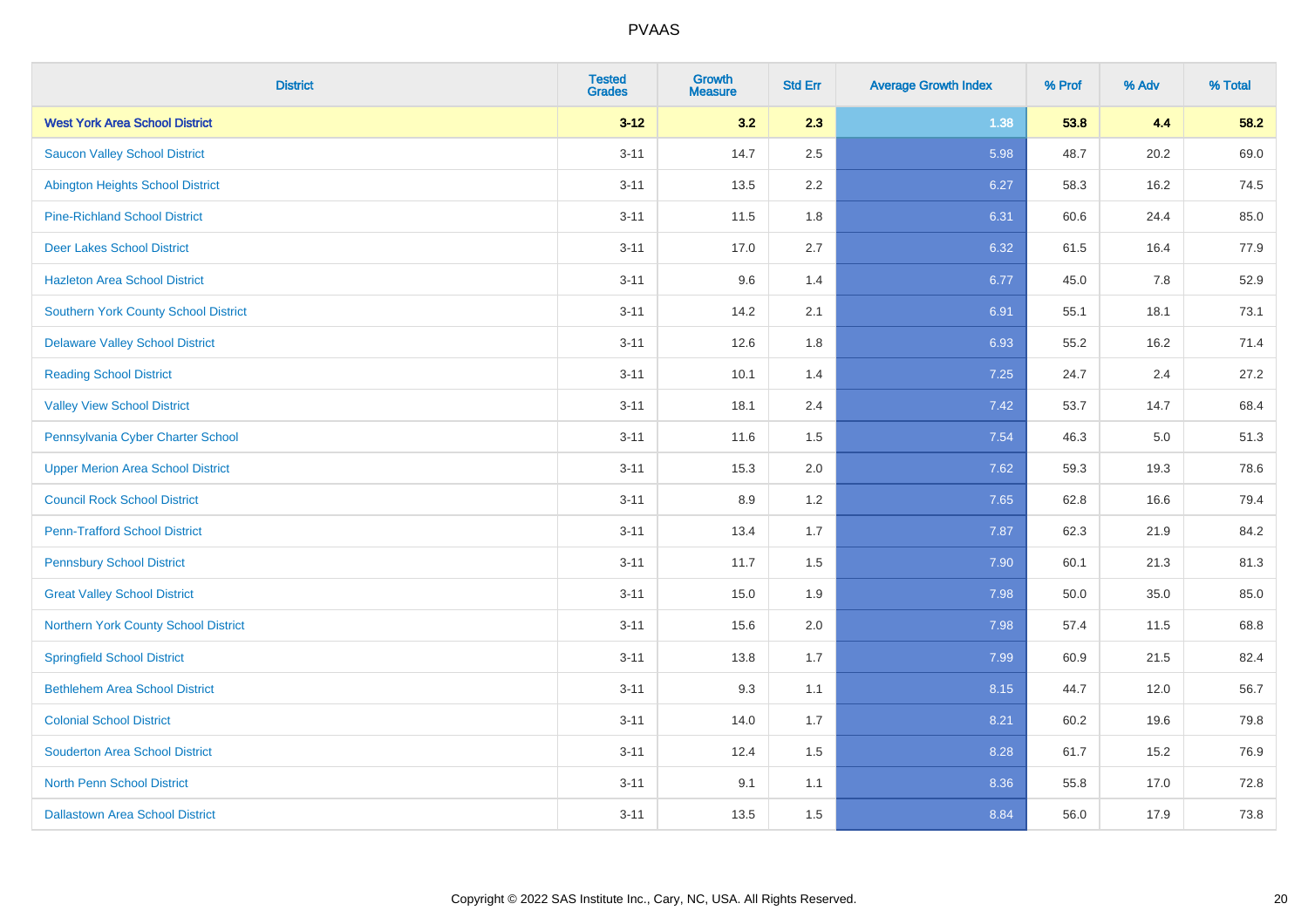| <b>District</b>                           | <b>Tested</b><br><b>Grades</b> | <b>Growth</b><br><b>Measure</b> | <b>Std Err</b> | <b>Average Growth Index</b> | % Prof | % Adv   | % Total |
|-------------------------------------------|--------------------------------|---------------------------------|----------------|-----------------------------|--------|---------|---------|
| <b>West York Area School District</b>     | $3 - 12$                       | 3.2                             | 2.3            | 1.38                        | 53.8   | 4.4     | 58.2    |
| <b>Norwin School District</b>             | $3 - 11$                       | 18.0                            | 1.7            | 10.37                       | 58.5   | 27.0    | 85.4    |
| <b>West Chester Area School District</b>  | $3 - 11$                       | 12.6                            | $1.2$          | 10.38                       | 66.8   | 20.2    | 87.0    |
| <b>Upper Saint Clair School District</b>  | $3 - 11$                       | 18.5                            | 1.7            | 10.65                       | 61.8   | 30.1    | 91.9    |
| Downingtown Area School District          | $3 - 11$                       | 12.1                            | 1.1            | 10.67                       | 60.0   | 23.5    | 83.6    |
| <b>Upper Perkiomen School District</b>    | $3 - 11$                       | 22.1                            | 2.1            | 10.74                       | 57.7   | 13.2    | 70.9    |
| North Allegheny School District           | $3 - 11$                       | 17.4                            | 1.3            | 13.52                       | 59.5   | 28.1    | 87.6    |
| <b>State College Area School District</b> | $3 - 11$                       | 20.5                            | 1.4            | 14.33                       | 58.0   | 25.9    | 84.0    |
| <b>Lower Merion School District</b>       | $3 - 11$                       | 19.0                            | 1.3            | 14.93                       | 55.6   | 29.9    | 85.5    |
| <b>York City School District</b>          | $3 - 12$                       | $-28.9$                         | 2.1            | $-13.59$                    | 6.0    | 0.3     | 6.2     |
| <b>Lancaster School District</b>          | $3 - 12$                       | $-15.8$                         | 1.5            | $-10.90$                    | 14.6   | 2.3     | 16.9    |
| <b>Erie City School District</b>          | $3 - 12$                       | $-14.5$                         | 1.6            | $-9.26$                     | 25.4   | 3.0     | 28.4    |
| Norristown Area School District           | $3-12$                         | $-12.8$                         | 1.6            | $-7.98$                     | 23.5   | $2.3\,$ | 25.7    |
| <b>Tulpehocken Area School District</b>   | $3 - 12$                       | $-13.7$                         | 2.8            | $-4.81$                     | 36.7   | 2.8     | 39.4    |
| <b>Penns Manor Area School District</b>   | $3 - 12$                       | $-17.0$                         | 3.7            | $-4.52$                     | 29.7   | 3.1     | 32.8    |
| <b>Annville-Cleona School District</b>    | $3 - 12$                       | $-12.1$                         | 2.7            | $-4.46$                     | 34.9   | 7.8     | 42.6    |
| Lampeter-Strasburg School District        | $3 - 12$                       | $-8.6$                          | 2.0            | $-4.33$                     | 55.1   | 9.8     | 64.8    |
| <b>West Mifflin Area School District</b>  | $3 - 12$                       | $-12.3$                         | 2.9            | $-4.22$                     | 39.7   | 10.3    | 50.0    |
| Catasauqua Area School District           | $3 - 12$                       | $-12.1$                         | 3.0            | $-4.00$                     | 36.8   | 7.6     | 44.3    |
| <b>Bradford Area School District</b>      | $3 - 12$                       | $-9.3$                          | 2.4            | $-3.87$                     | 45.8   | 8.3     | 54.2    |
| Northern Lehigh School District           | $3 - 12$                       | $-10.4$                         | 2.7            | $-3.82$                     | 28.0   | 9.3     | 37.3    |
| <b>Interboro School District</b>          | $3 - 12$                       | $-7.3$                          | 2.1            | $-3.43$                     | 46.6   | 4.8     | 51.4    |
| <b>Tamaqua Area School District</b>       | $3-12$                         | $-8.2$                          | 2.5            | $-3.24$                     | 44.5   | 1.9     | 46.4    |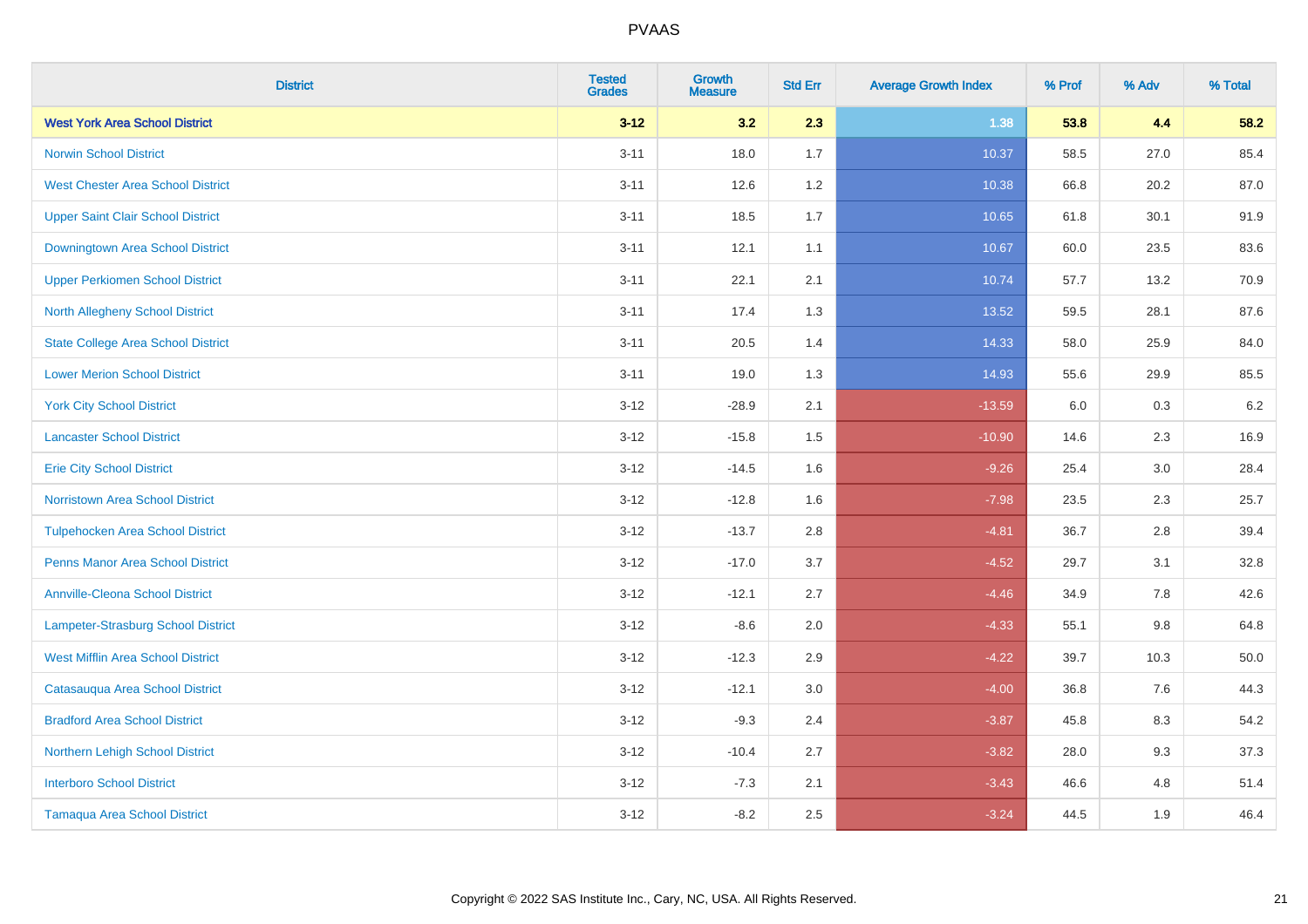| <b>District</b>                                 | <b>Tested</b><br><b>Grades</b> | <b>Growth</b><br><b>Measure</b> | <b>Std Err</b> | <b>Average Growth Index</b> | % Prof | % Adv | % Total |
|-------------------------------------------------|--------------------------------|---------------------------------|----------------|-----------------------------|--------|-------|---------|
| <b>West York Area School District</b>           | $3 - 12$                       | 3.2                             | 2.3            | 1.38                        | 53.8   | 4.4   | 58.2    |
| <b>Waynesboro Area School District</b>          | $3 - 12$                       | $-6.1$                          | 1.9            | $-3.20$                     | 50.0   | 6.8   | 56.8    |
| <b>Conneaut School District</b>                 | $3 - 12$                       | $-7.5$                          | 2.6            | $-2.91$                     | 38.4   | 7.4   | 45.8    |
| <b>Easton Area School District</b>              | $3 - 12$                       | $-4.1$                          | 1.4            | $-2.91$                     | 39.9   | 4.0   | 43.9    |
| <b>Union City Area School District</b>          | $3 - 12$                       | $-10.2$                         | 3.6            | $-2.87$                     | 42.9   | 3.2   | 46.0    |
| Northern Potter School District                 | $3 - 12$                       | $-13.1$                         | 4.6            | $-2.84$                     | 37.5   | 0.0   | 37.5    |
| <b>Quakertown Community School District</b>     | $3 - 12$                       | $-4.4$                          | 1.6            | $-2.70$                     | 56.5   | 10.0  | 66.6    |
| <b>New Castle Area School District</b>          | $3 - 12$                       | $-6.4$                          | 2.4            | $-2.66$                     | 32.5   | 4.3   | 36.8    |
| Northern Tioga School District                  | $3 - 12$                       | $-7.5$                          | 2.8            | $-2.64$                     | 54.0   | 1.2   | 55.2    |
| <b>Juniata County School District</b>           | $3 - 12$                       | $-4.9$                          | 2.1            | $-2.26$                     | 38.5   | 2.9   | 41.4    |
| <b>Keystone Education Center Charter School</b> | $3 - 12$                       | $-12.9$                         | 5.9            | $-2.19$                     | 28.0   | 0.0   | 28.0    |
| Susquehanna Township School District            | $3 - 12$                       | $-5.8$                          | 2.7            | $-2.17$                     | 36.0   | 5.6   | 41.6    |
| <b>Forest City Regional School District</b>     | $3 - 12$                       | $-6.0$                          | 3.0            | $-1.96$                     | 44.1   | 0.0   | 44.1    |
| <b>Central Columbia School District</b>         | $3 - 12$                       | $-4.8$                          | 2.6            | $-1.86$                     | 53.7   | 14.8  | 68.5    |
| <b>Brownsville Area School District</b>         | $3 - 12$                       | $-7.2$                          | 3.9            | $-1.83$                     | 34.4   | 6.1   | 40.5    |
| <b>Old Forge School District</b>                | $3 - 12$                       | $-5.9$                          | 3.4            | $-1.73$                     | 52.9   | 7.1   | 60.0    |
| <b>Twin Valley School District</b>              | $3 - 12$                       | $-3.6$                          | 2.1            | $-1.69$                     | 49.6   | 7.1   | 56.8    |
| <b>Pottstown School District</b>                | $3 - 12$                       | $-4.0$                          | 2.4            | $-1.68$                     | 29.8   | $1.2$ | 31.0    |
| <b>Bristol Borough School District</b>          | $3 - 12$                       | $-4.3$                          | 3.4            | $-1.27$                     | 39.7   | 1.3   | 41.0    |
| <b>Apollo-Ridge School District</b>             | $3 - 12$                       | $-4.7$                          | 3.7            | $-1.24$                     | 50.0   | 10.0  | 60.0    |
| <b>Scranton School District</b>                 | $3 - 12$                       | $-2.9$                          | 2.4            | $-1.22$                     | 45.6   | 3.6   | 49.1    |
| <b>Chestnut Ridge School District</b>           | $3 - 12$                       | $-3.4$                          | 2.9            | $-1.17$                     | 46.6   | 5.8   | 52.4    |
| <b>Conemaugh Township Area School District</b>  | $3 - 12$                       | $-3.7$                          | 3.4            | $-1.09$                     | 53.8   | 17.6  | 71.4    |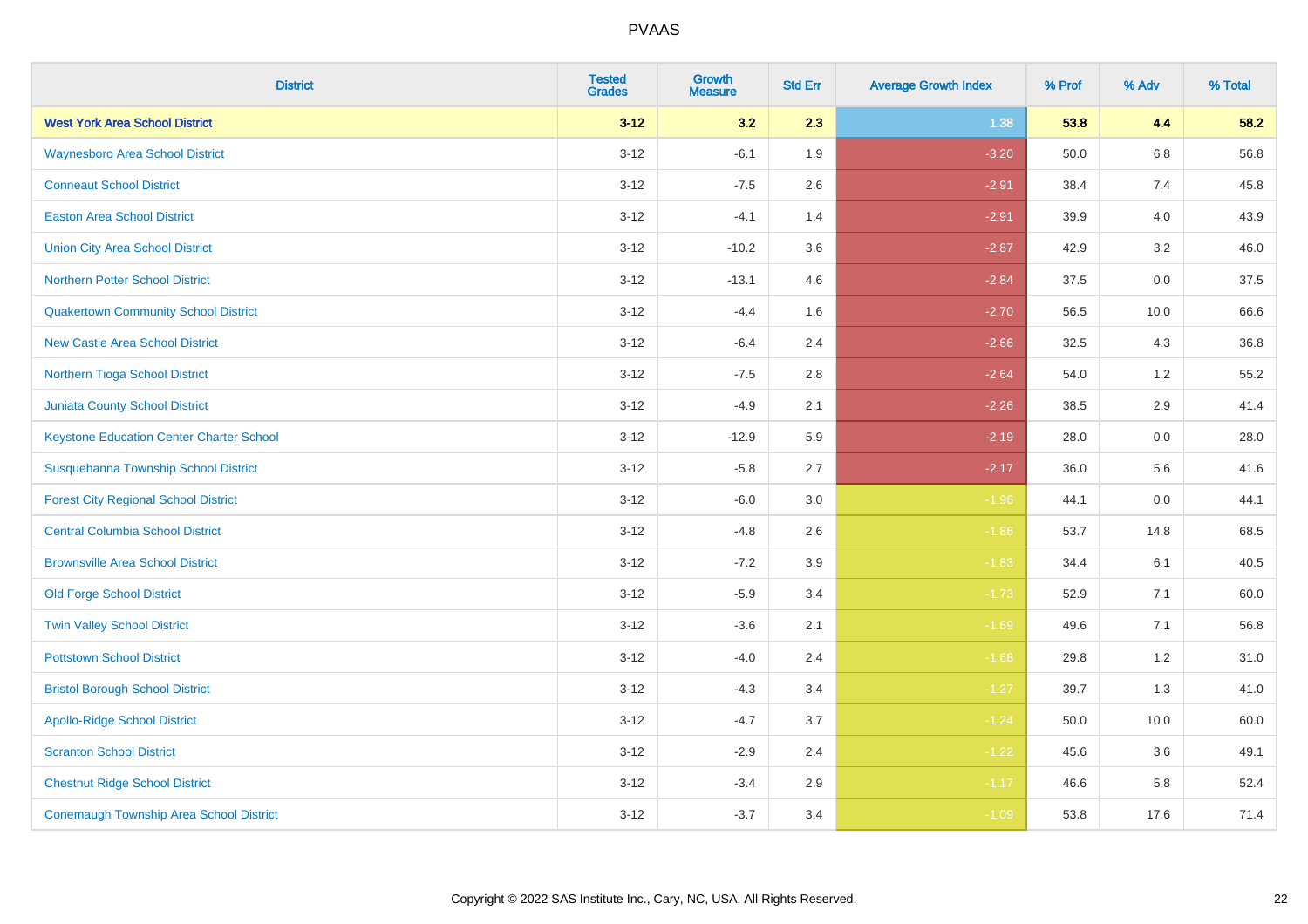| <b>District</b>                               | <b>Tested</b><br><b>Grades</b> | <b>Growth</b><br><b>Measure</b> | <b>Std Err</b> | <b>Average Growth Index</b> | % Prof | % Adv | % Total |
|-----------------------------------------------|--------------------------------|---------------------------------|----------------|-----------------------------|--------|-------|---------|
| <b>West York Area School District</b>         | $3 - 12$                       | 3.2                             | 2.3            | 1.38                        | 53.8   | 4.4   | 58.2    |
| <b>Columbia Borough School District</b>       | $3 - 12$                       | $-3.1$                          | 3.5            | $-0.89$                     | 29.5   | 1.9   | 31.4    |
| <b>Conemaugh Valley School District</b>       | $3 - 12$                       | $-3.2$                          | 4.1            | $-0.78$                     | 48.2   | 5.6   | 53.7    |
| <b>Turkeyfoot Valley Area School District</b> | $3 - 12$                       | $-4.3$                          | 5.6            | $-0.76$                     | 22.0   | 5.1   | 27.1    |
| <b>Clarion-Limestone Area School District</b> | $3-12$                         | $-2.5$                          | 4.1            | $-0.60$                     | 56.8   | 6.8   | 63.6    |
| <b>Manheim Township School District</b>       | $3 - 12$                       | $-0.9$                          | 1.6            | $-0.58$                     | 53.2   | 15.5  | 68.7    |
| <b>Elizabethtown Area School District</b>     | $3 - 12$                       | $-0.9$                          | 1.9            | $-0.47$                     | 50.0   | 11.2  | 61.2    |
| <b>Conewago Valley School District</b>        | $3-12$                         | $-0.9$                          | 2.0            | $-0.45$                     | 51.7   | 9.6   | 61.3    |
| <b>Bangor Area School District</b>            | $3-12$                         | $-0.9$                          | 2.0            | $-0.43$                     | 44.3   | 4.7   | 49.0    |
| <b>Panther Valley School District</b>         | $3-12$                         | $-0.6$                          | 3.3            | $-0.19$                     | 47.9   | 4.3   | 52.1    |
| <b>Millville Area School District</b>         | $3 - 12$                       | $-0.9$                          | 4.7            | $-0.18$                     | 51.4   | 5.4   | 56.8    |
| <b>Kutztown Area School District</b>          | $3 - 12$                       | $-0.2$                          | 3.2            | $-0.05$                     | 55.4   | 13.3  | 68.7    |
| <b>Avella Area School District</b>            | $3 - 12$                       | $-0.3$                          | 4.7            | $-0.05$                     | 49.3   | 14.5  | 63.8    |
| <b>Smethport Area School District</b>         | $3 - 12$                       | 0.6                             | 3.9            | 0.15                        | 37.0   | 1.8   | 38.9    |
| <b>Wyomissing Area School District</b>        | $3 - 12$                       | 0.8                             | 2.6            | 0.33                        | 55.7   | 17.6  | 73.3    |
| <b>Tussey Mountain School District</b>        | $3 - 12$                       | 1.5                             | 3.7            | 0.40                        | 38.6   | 1.8   | 40.4    |
| <b>Newport School District</b>                | $3 - 12$                       | 1.4                             | 3.5            | 0.41                        | 51.5   | 10.3  | 61.8    |
| <b>Roberto Clemente Charter School</b>        | $3 - 12$                       | 2.2                             | 4.9            | 0.45                        | 27.5   | 5.0   | 32.5    |
| <b>Purchase Line School District</b>          | $3 - 12$                       | 1.7                             | 3.5            | 0.47                        | 43.1   | 5.4   | 48.5    |
| <b>Radnor Township School District</b>        | $3 - 12$                       | 1.0                             | 2.1            | 0.50                        | 65.0   | 23.2  | 88.2    |
| <b>Union School District</b>                  | $3 - 12$                       | 2.3                             | 4.2            | 0.54                        | 32.6   | 7.0   | 39.5    |
| <b>Camp Hill School District</b>              | $3 - 12$                       | 2.3                             | 3.0            | 0.78                        | 53.6   | 17.5  | 71.1    |
| <b>North Clarion County School District</b>   | $3 - 12$                       | 3.7                             | 4.3            | 0.85                        | 67.5   | 15.0  | 82.5    |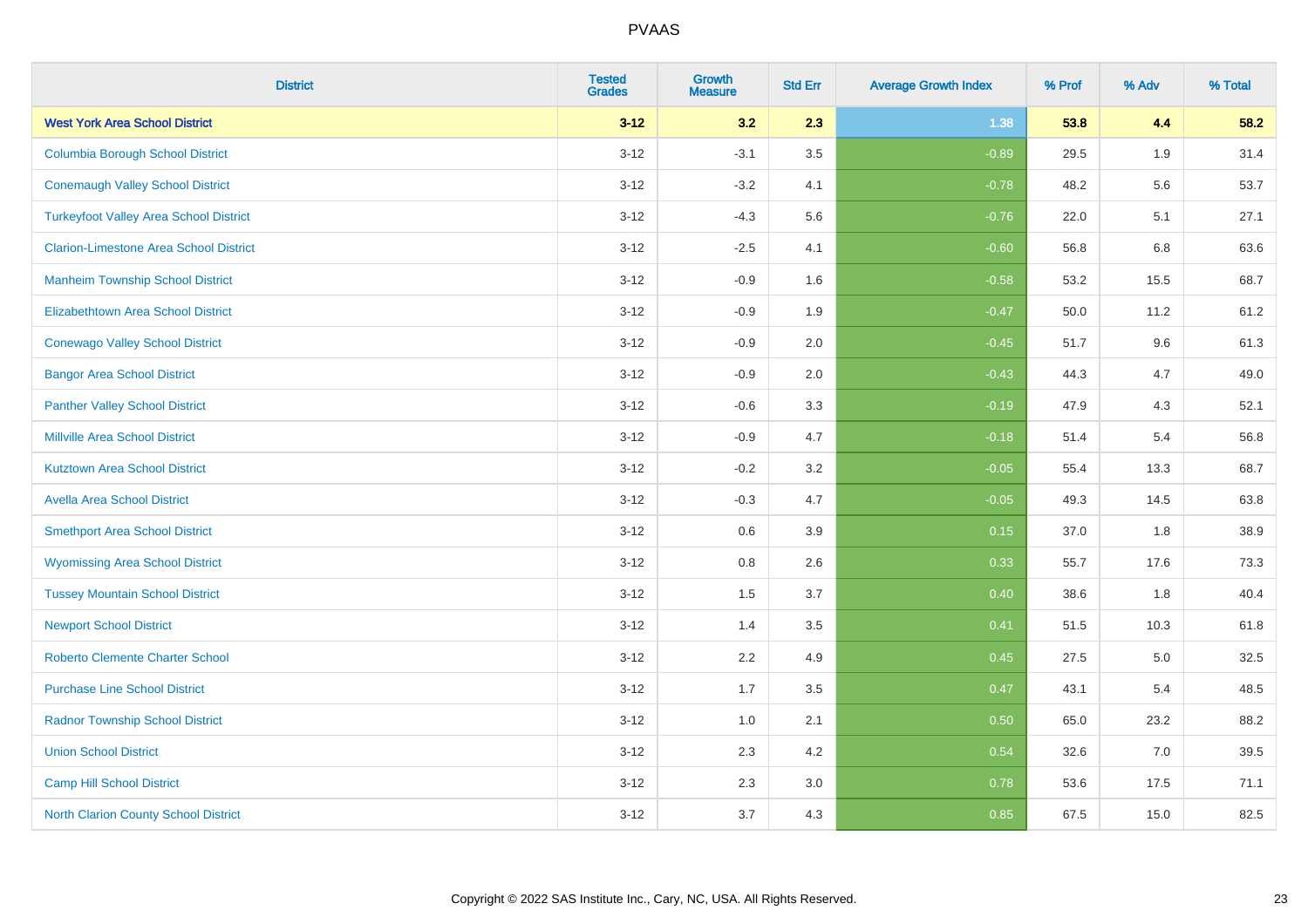| <b>District</b>                                        | <b>Tested</b><br><b>Grades</b> | Growth<br><b>Measure</b> | <b>Std Err</b> | <b>Average Growth Index</b> | % Prof | % Adv   | % Total |
|--------------------------------------------------------|--------------------------------|--------------------------|----------------|-----------------------------|--------|---------|---------|
| <b>West York Area School District</b>                  | $3 - 12$                       | 3.2                      | 2.3            | 1.38                        | 53.8   | 4.4     | 58.2    |
| <b>Woodland Hills School District</b>                  | $3 - 12$                       | 3.2                      | 2.6            | 1.22                        | 31.4   | 3.6     | 35.0    |
| <b>Donegal School District</b>                         | $3 - 12$                       | 3.1                      | 2.4            | 1.29                        | 60.6   | 9.1     | 69.7    |
| <b>West York Area School District</b>                  | $3 - 12$                       | 3.2                      | 2.3            | 1.38                        | 53.8   | 4.4     | 58.2    |
| <b>Loyalsock Township School District</b>              | $3 - 12$                       | 4.2                      | 2.8            | 1.47                        | 54.3   | 2.1     | 56.4    |
| <b>Hermitage School District</b>                       | $3 - 12$                       | 3.8                      | 2.4            | 1.60                        | 57.5   | 9.3     | 66.8    |
| <b>Oswayo Valley School District</b>                   | $3 - 12$                       | 8.5                      | 5.0            | 1.68                        | 50.0   | 16.7    | 66.7    |
| <b>Pottsville Area School District</b>                 | $3 - 12$                       | 4.4                      | 2.3            | 1.94                        | 44.8   | 5.4     | 50.2    |
| <b>West Allegheny School District</b>                  | $3 - 12$                       | 4.0                      | 2.1            | 1.96                        | 63.1   | 15.7    | 78.8    |
| Altoona Area School District                           | $3 - 12$                       | 3.3                      | 1.6            | 1.99                        | 47.7   | 8.2     | 55.9    |
| <b>Chester Charter Scholars Academy Charter School</b> | $3 - 12$                       | 8.4                      | 4.1            | 2.03                        | 23.4   | 0.0     | 23.4    |
| <b>South Western School District</b>                   | $3 - 12$                       | 3.9                      | 1.9            | 2.08                        | 60.2   | 8.1     | 68.3    |
| <b>Grove City Area School District</b>                 | $3 - 12$                       | 5.1                      | 2.4            | 2.09                        | 36.4   | 16.5    | 52.8    |
| <b>Eastern Lancaster County School District</b>        | $3 - 12$                       | 4.5                      | 2.2            | 2.09                        | 46.3   | 11.4    | 57.6    |
| Pennsylvania Distance Learning Charter School          | $3 - 12$                       | 9.3                      | 4.2            | 2.22                        | 42.2   | 3.1     | 45.3    |
| Lincoln Leadership Academy Charter School              | $3 - 12$                       | 14.2                     | 6.4            | 2.22                        | 23.5   | $0.0\,$ | 23.5    |
| People For People Charter School                       | $3 - 12$                       | 13.3                     | 5.5            | 2.43                        | 13.5   | 0.0     | 13.5    |
| <b>Wyalusing Area School District</b>                  | $3 - 12$                       | 8.8                      | 3.3            | 2.68                        | 54.6   | 11.7    | 66.2    |
| <b>Hempfield Area School District</b>                  | $3 - 12$                       | 4.6                      | 1.6            | 2.86                        | 53.5   | 20.1    | 73.6    |
| <b>Daniel Boone Area School District</b>               | $3 - 12$                       | 5.7                      | 2.0            | 2.88                        | 51.0   | 11.5    | 62.6    |
| <b>Dover Area School District</b>                      | $3 - 12$                       | 6.0                      | 2.1            | 2.94                        | 52.2   | 6.0     | 58.2    |
| <b>Cranberry Area School District</b>                  | $3 - 12$                       | 9.2                      | 3.0            | 3.04                        | 47.5   | 10.2    | 57.6    |
| Ambridge Area School District                          | $3 - 12$                       | 9.1                      | 2.6            | 3.46                        | 50.4   | 10.7    | 61.1    |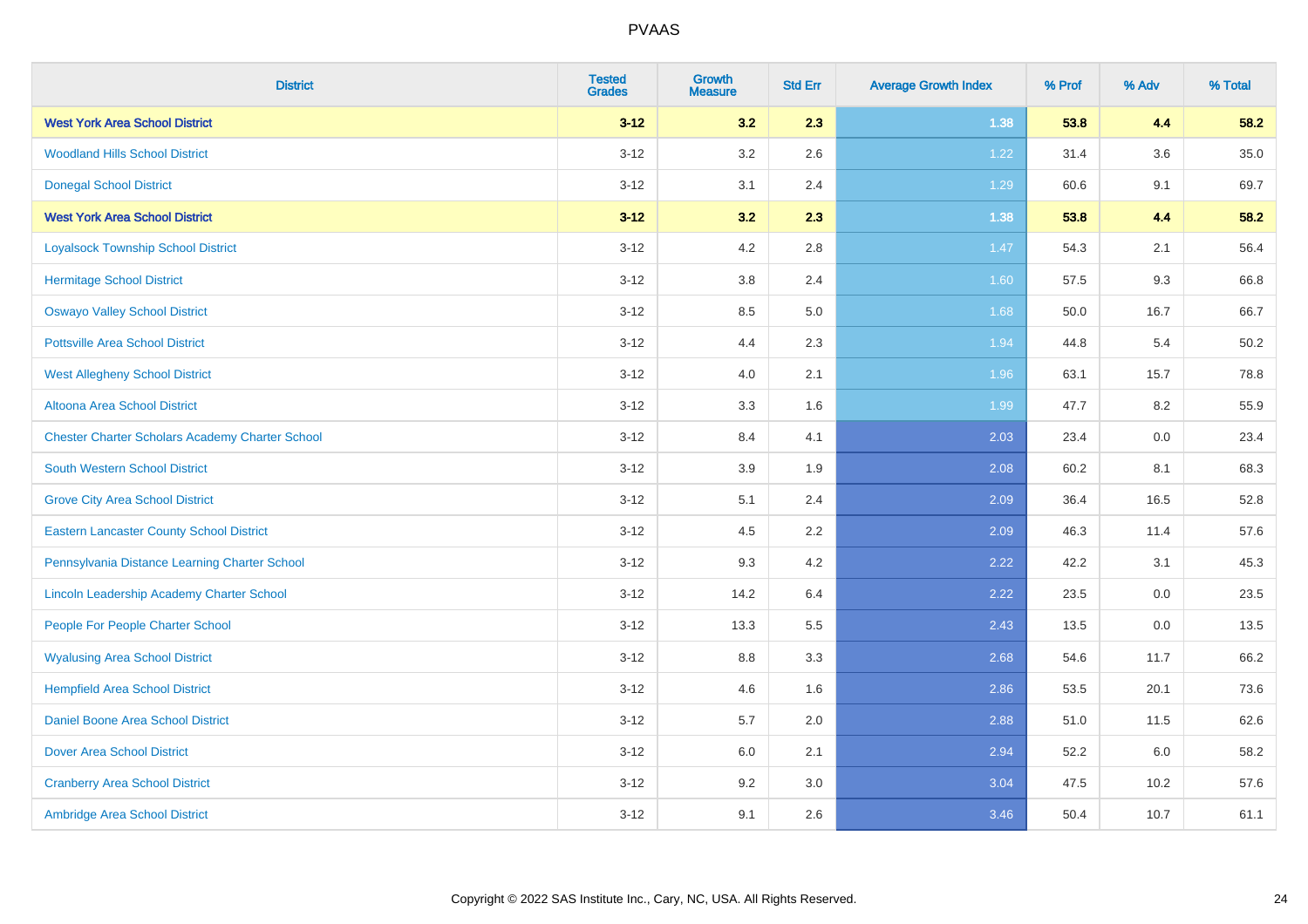| <b>District</b>                               | <b>Tested</b><br><b>Grades</b> | <b>Growth</b><br><b>Measure</b> | <b>Std Err</b> | <b>Average Growth Index</b> | % Prof | % Adv   | % Total |
|-----------------------------------------------|--------------------------------|---------------------------------|----------------|-----------------------------|--------|---------|---------|
| <b>West York Area School District</b>         | $3 - 12$                       | 3.2                             | 2.3            | 1.38                        | 53.8   | 4.4     | 58.2    |
| Pen Argyl Area School District                | $3 - 12$                       | 9.2                             | 2.7            | 3.46                        | 50.0   | 12.6    | 62.6    |
| Selinsgrove Area School District              | $3 - 12$                       | 8.3                             | 2.3            | 3.54                        | 56.8   | 10.0    | 66.8    |
| <b>West Shore School District</b>             | $3 - 12$                       | 5.0                             | 1.4            | 3.59                        | 54.2   | 9.4     | 63.6    |
| <b>Mckeesport Area School District</b>        | $3 - 12$                       | 9.0                             | 2.4            | 3.72                        | 31.0   | 4.5     | 35.5    |
| <b>Allentown City School District</b>         | $3 - 12$                       | 5.3                             | 1.4            | 3.88                        | 25.3   | 2.7     | 28.0    |
| <b>William Penn School District</b>           | $3 - 12$                       | 8.3                             | 2.1            | 3.99                        | 35.6   | 3.0     | 38.7    |
| <b>Greater Nanticoke Area School District</b> | $3 - 12$                       | 11.2                            | 2.8            | 4.01                        | 38.0   | 12.4    | 50.4    |
| Montoursville Area School District            | $3 - 12$                       | 10.8                            | 2.5            | 4.24                        | 44.6   | 20.1    | 64.8    |
| Pocono Mountain School District               | $3 - 12$                       | 6.8                             | 1.5            | 4.62                        | 45.8   | 5.0     | 50.7    |
| <b>Upper Darby School District</b>            | $3 - 12$                       | 6.9                             | 1.5            | 4.62                        | 45.0   | 6.7     | 51.7    |
| Penns Valley Area School District             | $3 - 12$                       | 14.0                            | 2.9            | 4.80                        | 41.9   | 23.1    | 65.0    |
| <b>Wilson School District</b>                 | $3-12$                         | 8.8                             | 1.5            | 5.96                        | 52.6   | 14.6    | 67.2    |
| <b>Ridley School District</b>                 | $3 - 12$                       | 10.0                            | 1.6            | 6.10                        | 45.6   | 8.2     | 53.8    |
| <b>Central York School District</b>           | $3 - 12$                       | 12.3                            | 1.7            | $7.20$                      | 55.5   | 11.5    | 67.0    |
| <b>Tyrone Area School District</b>            | $3 - 12$                       | 19.7                            | 2.5            | 7.87                        | 60.4   | 16.7    | 77.1    |
| <b>Upper Dublin School District</b>           | $3 - 12$                       | 15.4                            | 1.8            | 8.53                        | 60.8   | 24.8    | 85.6    |
| Philadelphia City School District             | $3 - 12$                       | 7.5                             | 0.6            | 12.64                       | 38.4   | 7.0     | 45.4    |
| <b>Cumberland Valley School District</b>      | $3 - 12$                       | 18.5                            | 1.3            | 14.64                       | 60.7   | 23.4    | 84.1    |
| Esperanza Academy Charter School              | $4 - 11$                       | 4.0                             | 2.5            | 1.61                        | 32.4   | $0.7\,$ | 33.1    |
| Mastery Charter School - Pickett Campus       | $6 - 10$                       | 5.6                             | 5.7            | 1.00                        | 27.8   | 0.0     | 27.8    |
| <b>Innovative Arts Academy Charter School</b> | $6 - 11$                       | $-9.1$                          | 3.7            | $-2.44$                     | 9.5    | 0.0     | 9.5     |
| La Academia Partnership Charter School        | $6 - 11$                       | $-11.0$                         | 4.7            | $-2.34$                     | 6.8    | 0.0     | 6.8     |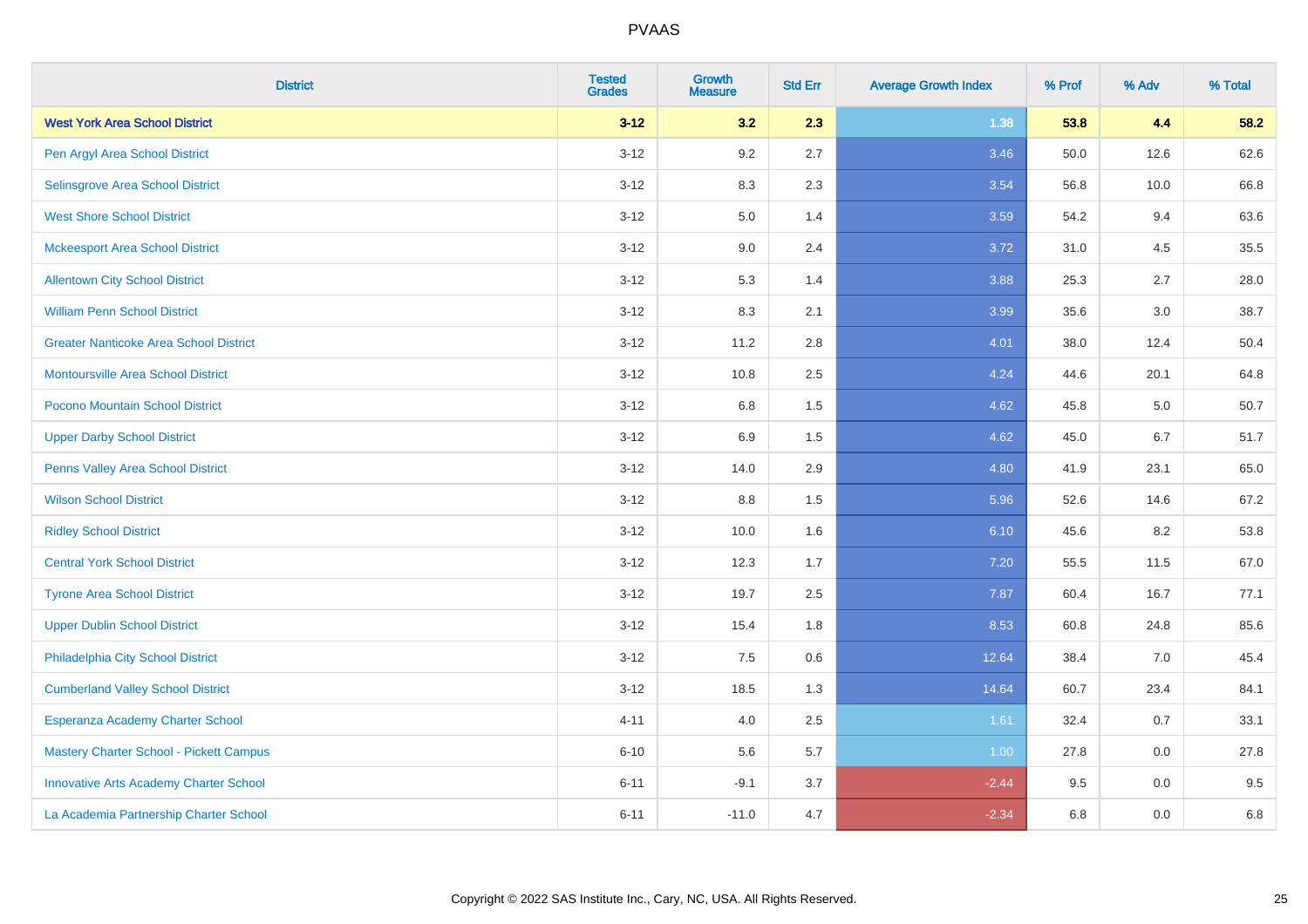| <b>District</b>                                                       | <b>Tested</b><br><b>Grades</b> | <b>Growth</b><br><b>Measure</b> | <b>Std Err</b> | <b>Average Growth Index</b> | % Prof | % Adv | % Total |
|-----------------------------------------------------------------------|--------------------------------|---------------------------------|----------------|-----------------------------|--------|-------|---------|
| <b>West York Area School District</b>                                 | $3 - 12$                       | 3.2                             | 2.3            | 1.38                        | 53.8   | 4.4   | 58.2    |
| Perseus House Charter School Of Excellence                            | $6 - 11$                       | $-5.2$                          | 3.0            | $-1.72$                     | 16.5   | 0.0   | 16.5    |
| Urban Pathways 6-12 Charter School                                    | $6 - 11$                       | 4.8                             | 6.4            | 0.75                        | 28.6   | 0.0   | 28.6    |
| Center For Student Learning Charter School At Pennsbury               | $6 - 12$                       | $-2.9$                          | 6.1            | $-0.47$                     | 42.9   | 0.0   | 42.9    |
| Dr Robert Ketterer Charter School Inc                                 | $6 - 12$                       | 10.1                            | 5.0            | 2.04                        | 14.9   | 0.4   | 15.3    |
| 21st Century Cyber Charter School                                     | $6 - 12$                       | 5.7                             | 2.3            | 2.50                        | 56.7   | 8.3   | 65.0    |
| <b>Mastery Charter School - Gratz Campus</b>                          | $7 - 10$                       | $-23.9$                         | 4.5            | $-5.29$                     | 2.9    | 0.0   | 2.9     |
| Mastery Charter School - Shoemaker Campus                             | $7 - 10$                       | 4.1                             | 3.0            | 1.34                        | 20.9   | 3.3   | 24.2    |
| <b>Achievement House Charter School</b>                               | $7 - 11$                       | $-0.7$                          | 4.0            | $-0.17$                     | 32.5   | 2.6   | 35.1    |
| <b>Mastery Charter High School-Lenfest Campus</b>                     | $7 - 11$                       | 2.5                             | 5.7            | 0.43                        | 40.0   | 0.0   | 40.0    |
| <b>Lincoln Park Performing Arts Charter School</b>                    | $7 - 11$                       | 3.6                             | 2.5            | 1.42                        | 59.6   | 14.7  | 74.3    |
| The New Academy Charter School                                        | $8 - 11$                       | $-10.4$                         | 5.2            | $-2.00$                     | 0.0    | 0.0   | 0.0     |
| <b>West Side CTC</b>                                                  | $9 - 10$                       | $-37.4$                         | 4.3            | $-8.64$                     | 8.8    | 0.0   | 8.8     |
| <b>Bucks County Technical High School</b>                             | $9 - 10$                       | $-12.0$                         | 2.5            | $-4.84$                     | 35.9   | 3.2   | 39.2    |
| <b>Columbia-Montour AVTS</b>                                          | $9 - 10$                       | $-12.5$                         | 3.0            | $-4.16$                     | 22.3   | 0.6   | 22.9    |
| Preparatory Charter School Of Mathematics, Science, Tech, And Careers | $9 - 10$                       | $-4.0$                          | 2.5            | $-1.59$                     | 15.0   | 0.0   | 15.0    |
| <b>Westinghouse Arts Academy Charter School</b>                       | $9 - 10$                       | $-0.7$                          | 3.6            | $-0.19$                     | 59.2   | 8.4   | 67.6    |
| <b>KIPP Dubois Charter School</b>                                     | $9 - 10$                       | 4.7                             | 3.3            | 1.40                        | 31.0   | 1.4   | 32.4    |
| Lehigh Valley Charter High School For The Arts                        | $9 - 10$                       | 7.3                             | 2.6            | 2.82                        | 62.3   | 18.2  | 80.5    |
| <b>Dauphin County Technical School</b>                                | $9 - 11$                       | $-45.5$                         | 2.6            | $-17.72$                    | 14.4   | 2.5   | 16.9    |
| Jefferson County-Dubois AVTS                                          | $9 - 11$                       | $-16.2$                         | 3.9            | $-4.16$                     | 23.0   | 0.0   | 23.0    |
| <b>Universal Audenried Charter School</b>                             | $9 - 11$                       | $-5.8$                          | 2.4            | $-2.40$                     | 14.6   | 0.0   | 14.6    |
| <b>Carbon Career &amp; Technical Institute</b>                        | $9 - 11$                       | $-5.7$                          | 3.6            | $-1.59$                     | 34.5   | 1.2   | 35.7    |